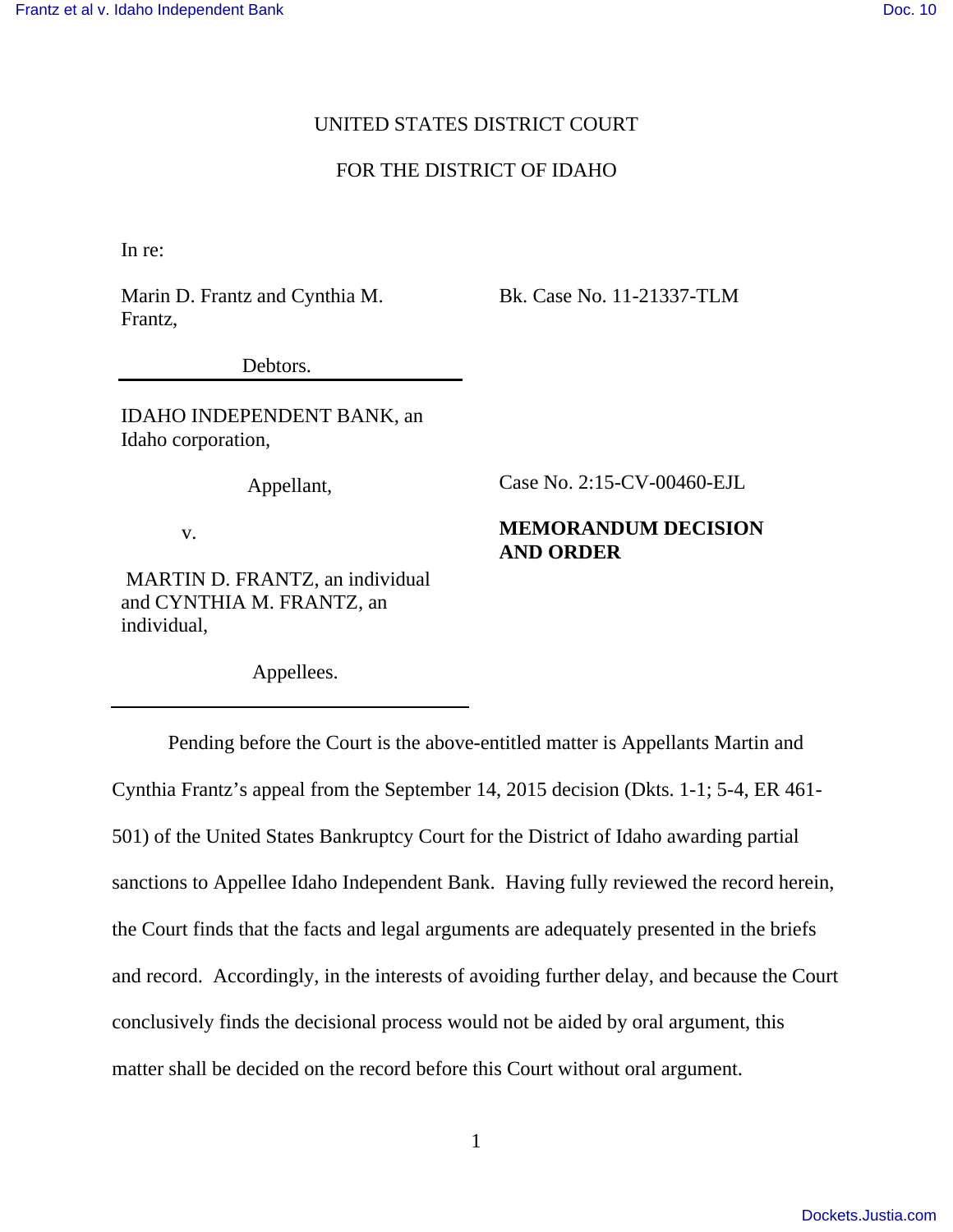#### **BACKGROUND**

 Appellants Martin and Cynthia Frantz ("Appellants") appeal United States Bankruptcy Judge Terry L. Myers' decision awarding sanctions against them and their attorney based upon improper litigation tactics in an adversary proceeding commenced against Appellants by Appellee Idaho Independent Bank ("IIB"). Specifically, the decision assessed \$49,477.46 against Appellants and their attorney, Jonathon Frantz, jointly and severally, for filing motions to disqualify IIB's counsel and expert witnesses ("DQ Motions") shortly before trial. The Bankruptcy Court determined the DQ Motions were meritless and were filed in bad faith to delay trial, to increase litigation costs, and to concomitantly increase the potential of settlement. (Dkt. 5-4, ER 494.)<sup>1</sup>

 Appellants filed a bankruptcy case in October 2011 (U.S. Bankruptcy Court, District of Idaho, BK-11-21337-TLM) ("Bankruptcy Case"). The Bankruptcy Case stayed state court proceedings in which IIB was pursuing a collection action against Appellants. On August 23, 2013, IIB commenced an adversary proceeding against Appellants to except Appellants' debts to IIB from discharge due to purported conversion and fraud. (U.S. Bankruptcy Court, District of Idaho, ADV-13-07024-TLM) ("Adversary Proceeding"). Although they originally obtained experienced bankruptcy counsel, Appellants ultimately selected their son, Jonathon Frantz ("Attorney Frantz") to represent them as co-counsel in both the Bankruptcy Case and the Adversary Proceeding.

<sup>&</sup>lt;sup>1</sup> Unless otherwise referenced, docket citations are to the record in this appeal, 2:15-CV-00460-EJL.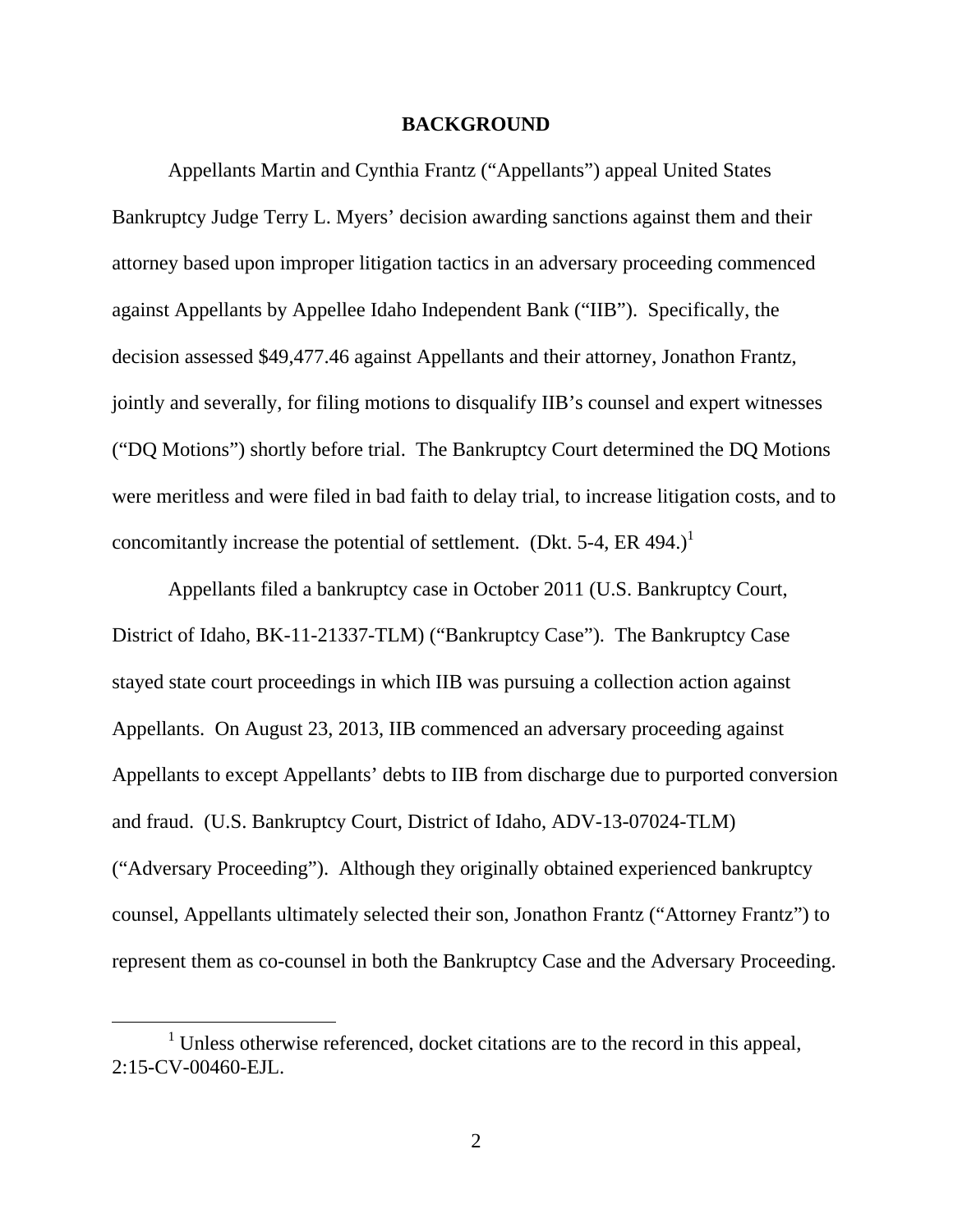In an effort to control costs, Attorney Frantz eventually became Appellants' lead attorney in the Adversary Proceeding. (Dkt. 5, ER 36.)

 With the participation of all counsel at a December 2013 pretrial conference, Judge Myers set trial in the Adversary Proceeding to commence a year later, on December 1, 2014. (Dkt. 5-4, ER 466.) This trial setting was "longer than the norm in this district," but was ordered due to the complicated nature of the case. (Dkt. 5, ER 58- 59.) The pretrial scheduling order was modified in February, June and August of 2014 to adjust certain discovery and disclosure deadlines, but the December 1, 2014 trial date was not changed. (Dkt. 5-4, ER 466.)

On October 3, 2014, Appellants sought to continue the trial to allow more time for the disclosure of expert witnesses. IIB opposed the motion. Although Appellants and IIB vehemently disagree about the purpose of the Motion to Continue and the underlying details regarding both parties' expert witness disclosure obligations, such dispute is not relevant to the instant appeal. $2$  However, the Motion to Continue also contained vague allegations regarding the potential disqualification of IIB's counsel, Hawley, Troxell, Ennis & Hawley, LLP ("HT").

In the Motion to Continue, Appellants alleged "Mr. Frantz has recently discovered that he, through his former attorneys, hired a partner at [HT] to act as an expert witness in 2009 regarding issues surrounding…[an] asset listed on the Frantzes financial statements,

 $2$  The Bankruptcy Court denied the portion of IIB's sanctions motion seeking fees related to the Motion to Continue, and IIB has not appealed this denial.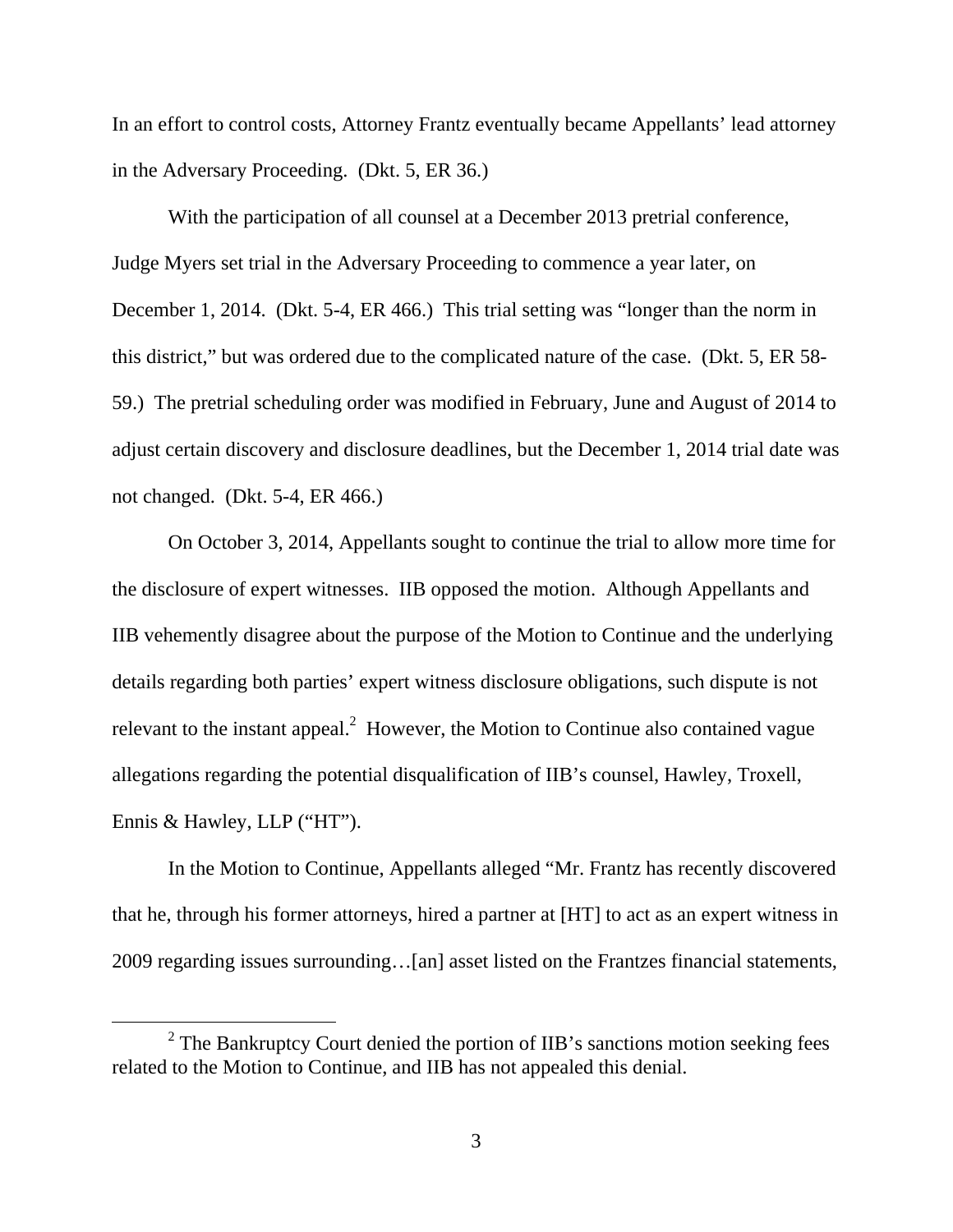which statements are a primary subject of this litigation." (Dkt. 5, ER 37.) Specifically, Mr. Frantz hired HT partner Merlyn Clark as an expert witness on the subject of professional malpractice in a 2009 state court lawsuit Mr. Frantz brought against his former attorneys, Witherspoon Kelley.

Idaho Rule of Professional Conduct 1.9 instructs that a lawyer who has formerly represented a client in a matter shall not, thereafter, represent another person in the same or a substantially related matter in which that person's interests are materially adverse to the interests of a former client, unless the former client gives informed consent confirmed in writing. Appellants and IIB disputed whether Mr. Frantz hired Mr. Clark solely as a testifying expert on the subject of professional malpractice, or, as Appellants contended, as a consulting attorney expert on the issue of damages in the prior litigation.<sup>3</sup> If Mr. Clark was hired solely as a testifying expert, as IIB contended, then no attorney-client relationship between HT and Mr. Frantz was formed and HT's representation of IIB was not improper. Appellants responded that Mr. Clark, even if initially hired as an expert witness, became a consulting attorney expert when he reviewed confidential information and provided opinions on damages in the state court litigation. In their Motion to Continue, Appellants argued they needed additional time "to discover what confidential

 $3$  Attorney Frantz suggested the nexus between the state court malpractice case where Mr. Clark provided expert services and the bankruptcy dischargeability case was "trying to prove whether or not Mr. Frantz committed fraud in establishing values for his assets." (Dkt. 5-2, ER 234-35.)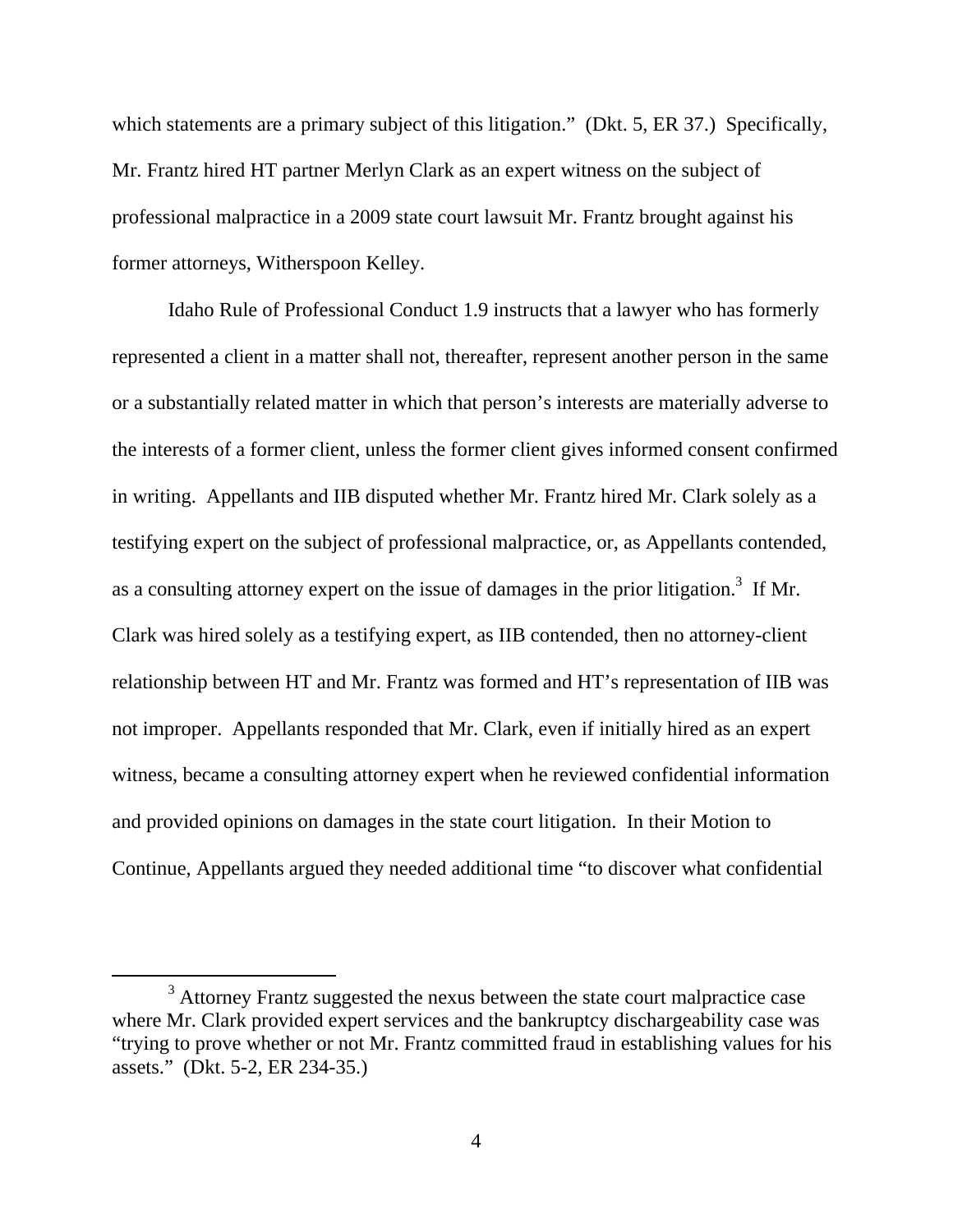information HT possesses that relates to those substantial elements of IIB's claims and what course of conduct is appropriate to resolve such breach." (*Id*., ER 38.)

 At a hearing on October 20, 2014, the Motion to Continue was denied. During the hearing, Judge Myers noted that HT had already responded to the issue discussing Mr. Clark's role as a prior expert for Mr. Frantz in its opposition to the Motion to Continue, and had cited legal authority explaining why such representation did not constitute an attorney-client relationship or a basis for disqualification of HT in the Adversary Proceeding. (*Id*., ER 71-72.) Judge Myers questioned Attorney Frantz about why the disqualification issue couldn't be dealt with during the October 20, 2014 hearing. (*Id*., ER 72-73.) Attorney Frantz responded that he needed more time to investigate what confidential information had been provided to Mr. Clark during the prior litigation. (*Id*., ER 72-75.) After denying the Motion to Continue, Judge Myers stated, "if there is going to be an issue regarding Mr. Merlyn Clark and the—their allegation at present of conflict, then that will be filed before the end of this month and it will be set for hearing." (*Id*., ER 88.) Appellants filed the first of three disqualification motions on October 31, 2014.

In the first disqualification motion, Appellants claimed the following ethical violations: (1) in 2009, HT, through Mr. Clark, had an alleged attorney-client relationship with Mr. Frantz; (2) IIB was using confidential information obtained by Mr. Clark (and thus, by HT) in the pursuit of its fraud claims against Appellants; and (3) IIB had engaged an expert, Rand Wichman, ("Mr. Wichman") who had also worked for Mr. Frantz as a consultant in the past, and who was also impermissibly using confidential information obtained through his prior relationship with Mr. Frantz in his expert report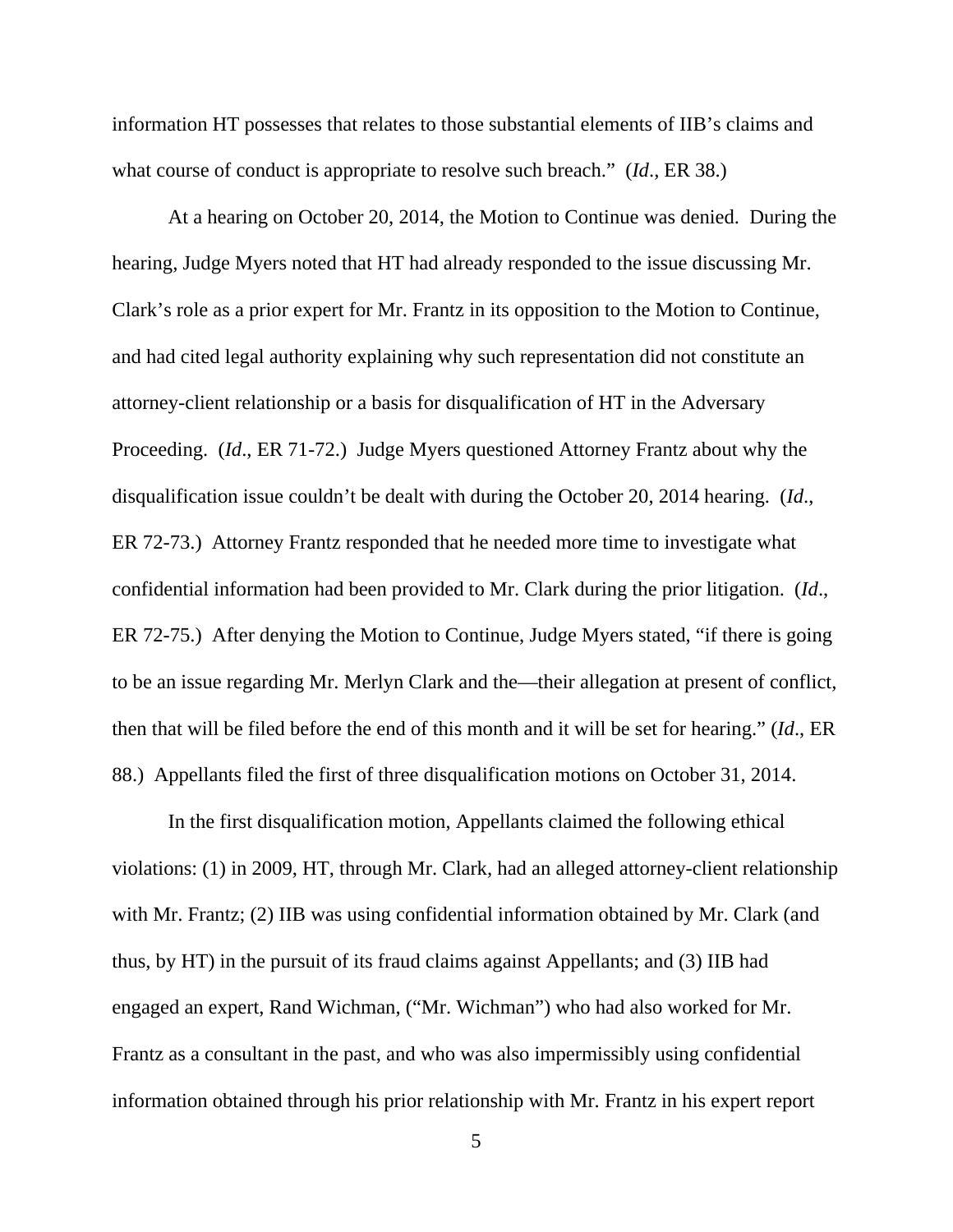for IIB. (Dkt. 5-1, ER 94-113.) On November 6 and 7, 2014, Appellants also filed two motions to disqualify IIB's expert witnesses. The November 6, 2014 disqualification motion sought to disqualify Wichman, claiming the improper use of confidential information. (*Id*., ER 167-72.) The November 7, 2014 disqualification motion sought to disqualify IIB's resolve experts, claiming they were retained experts that were not properly disclosed. (*Id*., ER 196-201.) The October 31, November 6 and November 7 Motions to Disqualify shall be referred to collectively hereinafter as "DQ Motions."

 On November 17, 2014, the DQ Motions were argued before Judge Myers. During the hearing, Appellants repeatedly contended an evidentiary hearing was necessary in order to prove Mr. Frantz provided Mr. Clark with confidential information relevant to IIB's claims against him, and that HT should thus be disqualified from representing IIB. (Dkt. 5-3, ER 232-260.) After considering the briefing and oral argument regarding the DQ Motions, Judge Myers determined "the showing by defendants in their submissions was less than compelling or even preponderating and [was] not then adequate to justify granting the motions." (Dkt. 5-4, ER 507.) However, because denying the DQ Motions "on a burden of proof type basis and on a then inadequate showing would leave a cloud hanging over the entire case and hanging over [IIB's] law firm," and due to the serious nature of the ethical violations alleged, Judge Myers "reluctantly" vacated the December 1, 2014 trial setting and scheduled the DQ Motions for an evidentiary hearing. (*Id*., p. 508.)

 After a two-day evidentiary hearing in which seven witnesses testified, the Bankruptcy Court entered an oral ruling on December 10, 2014 denying each of the DQ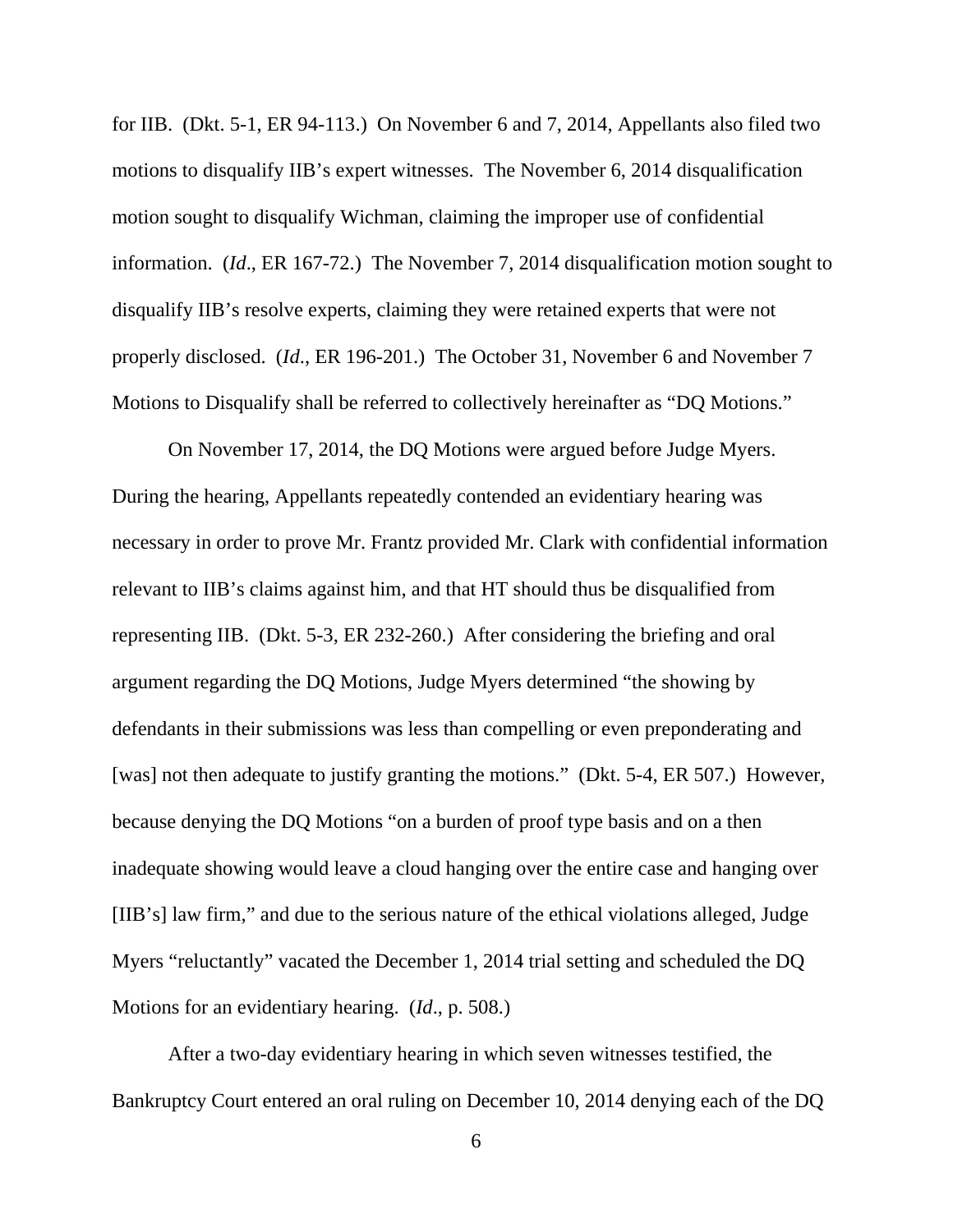Motions. (*Id*., ER 503-23.) Judge Myers held the facts and law presented during the hearing established Mr. Clark and Mr. Frantz had not had an attorney-client relationship. (*Id*., p. 514.) In so holding, Judge Myers found Mr. Clark's "clear and direct" testimony proved that his role in the malpractice litigation was solely that of a testifying expert witness. (*Id*., ER 511.) Moreover, Mr. Clark testified credibly that he did not review any of Mr. Frantz's confidential information through his role as an expert witness, and that he had also warned Mr. Frantz's former attorneys that any information he received would be subject to discovery in the state court litigation and should not be provided to him. (*Id*.)

During the evidentiary hearing, Regina McCrea, one of Mr. Frantz's attorneys in the state court litigation, also testified. She stated that Mr. Clark was hired as an expert to establish and later testify to the standard of care in attorney representation. (*Id*., ER 512.) Judge Myers determined Ms. McCrea's testimony was not inconsistent with that of Mr. Clark, and that such testimony showed Mr. Clark had not been a consulting expert in the malpractice litigation, and that he had not entered into an attorney-client relationship with Mr. Frantz. (*Id*., ER 512-513.) Finally, Mr. Frantz also testified during the evidentiary hearing, but could not offer any firsthand knowledge of the facts and did not provide any probative testimony as to what type of information Mr. Clark had received. (*Id*., ER 513- 14.) Judge Myers accordingly concluded IIB's analysis of the facts and law was supported by the record and that Mr. Clark acted solely as a testifying expert witness. As such, an attorney-client relationship was not created and there was no basis to disqualify HT under IRPC 1.9. (*Id*., ER 514.)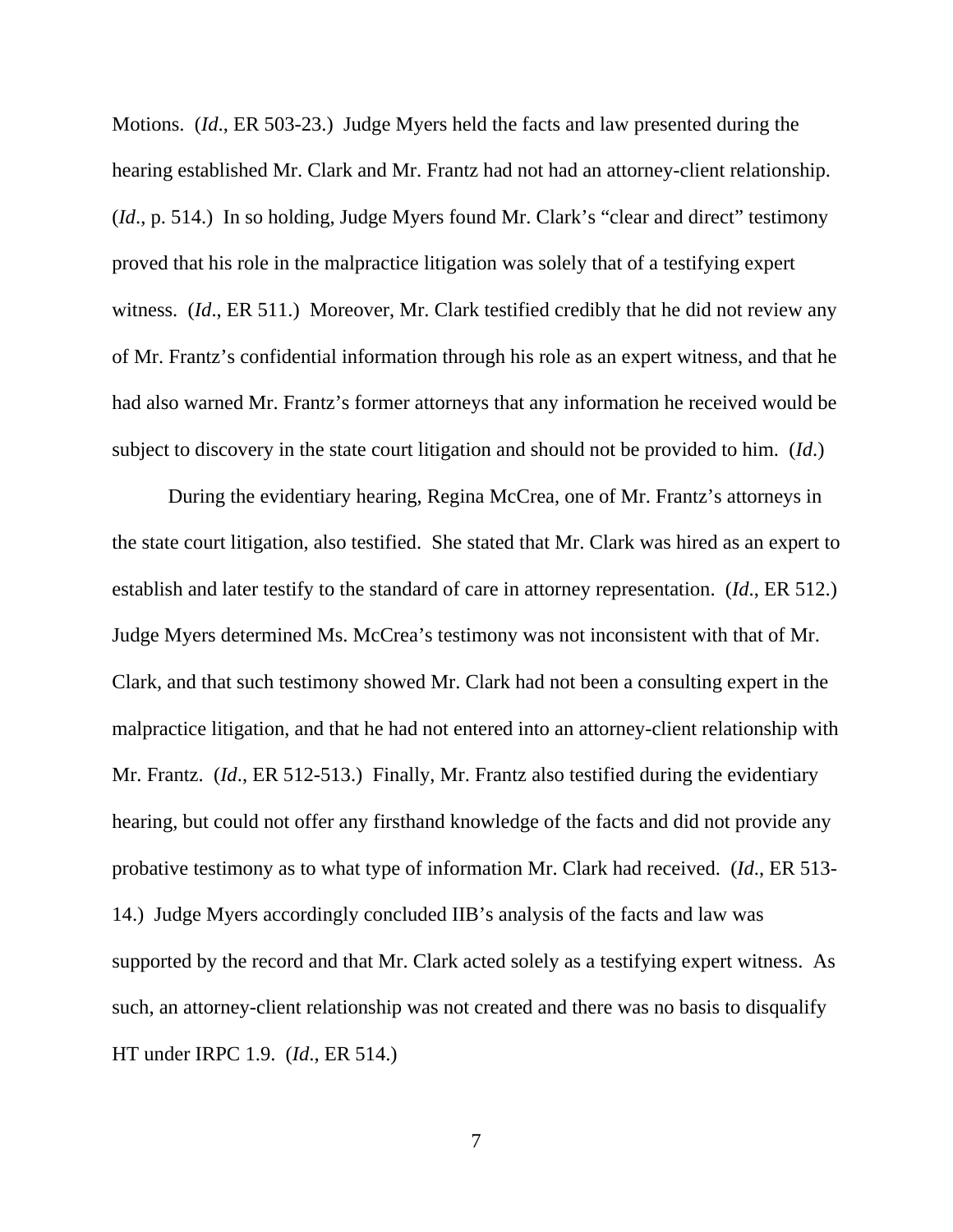Judge Myers also denied the Frantz's request to disqualify IIB's expert witnesses. With respect to disqualification of the resolve experts, Judge Myers reviewed the written submissions and ruled from the bench that the motion to disqualify the resolve experts was denied. (Dkt. 7-1, EER 18, 20.) With respect to Mr. Wichman's prior role as an expert for Mr. Frantz, Judge Myers determined Appellants "failed to establish that the scope and extent of Wichman's involvement went into the specific areas that he now evaluates as [IIB's] expert." (Dkt. 5-4, ER 515.) After considering the standard for disqualifying hired experts, Judge Myers determined Appellants failed to meet their burden to establish both that they had a confidential relationship with Mr. Wichman, and that they had disclosed confidential information to Mr. Wichman that was relevant to the current litigation. (*Id*., ER 516-519.)

 Moreover, Judge Myers also noted Mr. Wichman contacted Mr. Frantz in 2011 to inform him that IIB had retained him to review the status of the relevant development project and that "Mr. Frantz expressed not only his consent, but his opinion that it would be a good thing for him to have Mr. Wichman educate [IIB] and prove an accurate picture of the development." (*Id*., ER 520.) Judge Myers noted this consent raised a couple of concerns, one being the delay from 2011 until the November, 2014 disqualification motion claiming concerns over confidentiality or a side switching experts. (*Id*.) The other issue concerned, as Judge Myers explained:

the nature of the information that Mr. Wichman could provide regarding the development. Mr. Frantz testified that he limited his approval of Wichman's involvement only to discussion of lot line adjustments. But I find Mr. Wichman's testimony of the discussions more credible. Frankly, if Mr. Frantz wanted to have his cake and eat it too, by allowing Wichman to educate IIB on the development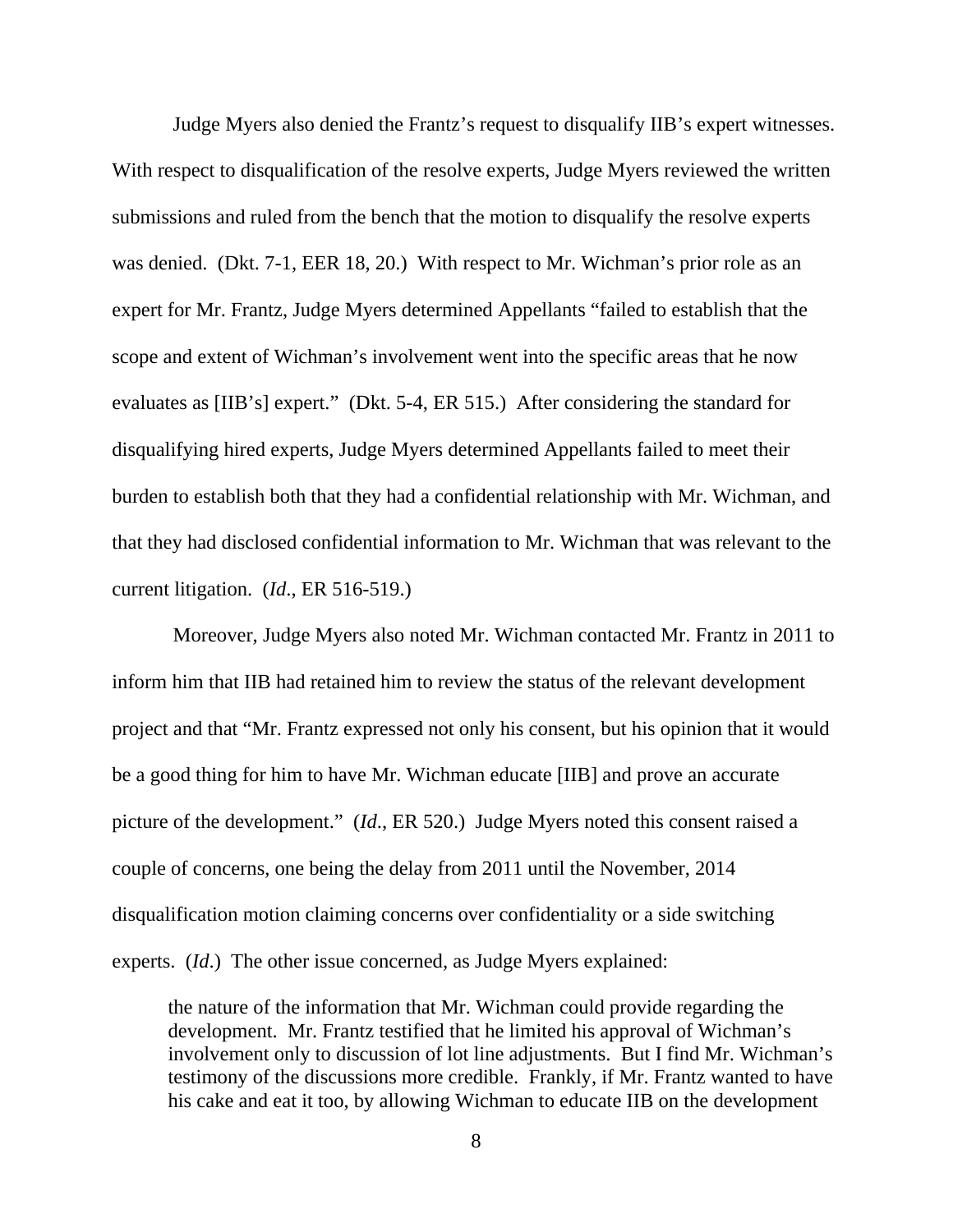but simultaneously restrict him from mentioning or commenting on other aspects of the development, a fine line to be sure, then Mr. Frantz was required to make that demarcation clear and unambiguous. He did not do so and if it was a concern it is one that certainly ripened years ago.

(*Id*.)

 Judge Myers ultimately held, "[b]ased on the evidence presented I conclude there's no basis to disqualify Mr. Wichman as [IIB's] expert… And because Wichman is not disqualified, the attendant motion to disqualify [HT], based on the retention of Wichman, would also be and will also be denied." (*Id*., ER 521.) Finally, in denying each of the DQ Motions on November 17, 2014, Judge Myers noted such motions, "could well be viewed as strategic rather than meritorious and designed solely to gain the relief that the failed motion to continue the trial didn't achieve." (*Id*., p. 506.)

Due to the Court's calendar, trial could not be reset until the end of May 2015. On May 1, 2015, Appellants signed a Waiver of Discharge ("Waiver") as to all of their creditors, including IIB. On May 20, 2015, the Court approved the Waiver as to all creditors, and, as a result, vacated the trial in the Adversary Proceeding, as all of IIB's fraud claims were moot since no debts would be discharged. (Dkt. 5-4, ER 469.)

 On June 2, 2015, IIB filed its Motion for Sanctions requesting sanctions against Appellants and Attorney Frantz in the amount of \$102,040.27 ("Sanctions Motion"). (*Id*., ER 305.) IIB sought sanctions for a number of actions taken by Appellants and Attorney Frantz in the Adversary Proceeding, including filing the Motion to Continue on the eve of the discovery deadline and shortly before trial, filing the Disqualification Motion in bad faith after the Motion to Continue was denied, and filing the expert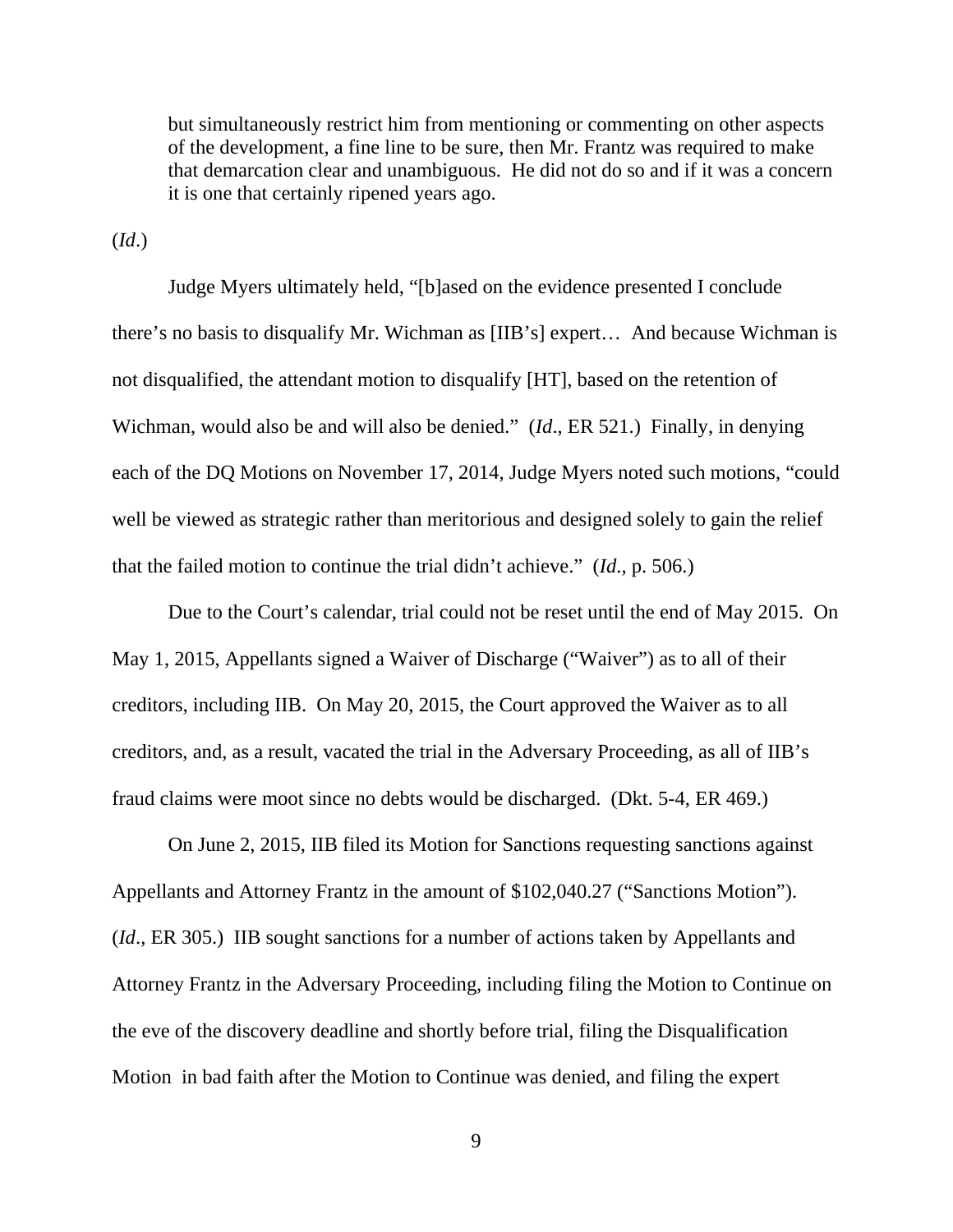witness disqualification motions in bad faith. (*Id*., ER 305-324.) In its sanctions motion, IIB also noted Appellants had recently filed a lawsuit in state court alleging malpractice against HT based on the same facts and claims the Bankruptcy Court rejected when denying the DQ Motions. (Dkt. 5-3, ER 314, n. 2.)

On June 12, 2015, IIB filed a Supplement to the Motion for Sanctions, submitting an e-mail Mr. Frantz sent to IIB on June 4, 2015 ("June e-mail"). (Dkt. 5-4, ER 541.) In the June e-mail, Mr. Frantz suggested the recently-filed malpractice case against HT "presented an opportunity not only for [Mr. Frantz] but for IIB and [HT] as well." (*Id*.) Specifically, Mr. Frantz invited IIB to join the malpractice case against HT "to lead to a quicker and more lucrative settlement for IIB and [Mr. Frantz]." (*Id*.) Although the Bankruptcy Court had already rejected each of HT's purported ethical violations, Mr. Frantz suggested the malpractice lawsuit would allow HT to pay IIB out of its malpractice insurance, and that Mr. Frantz and IIB could structure a deal paying the first \$4 million of the insurance funds to IIB in exchange for transferring the relevant development property to Mr. Frantz, with the remaining insurance proceeds split 50/50 between IIB and Mr. Frantz. (*Id*.)

 In addition to proposing the malpractice lawsuit could be used to leverage HT into a settlement, Mr. Frantz significantly noted: "the disqualification case was different than a malpractice case. We pursued the disqualification case as a probe so that [Appellants' malpractice attorney, Mr. Katz] could wrap his head around the issues and really understand what happened and to see how HT would defend themselves." (*Id*., ER 542.)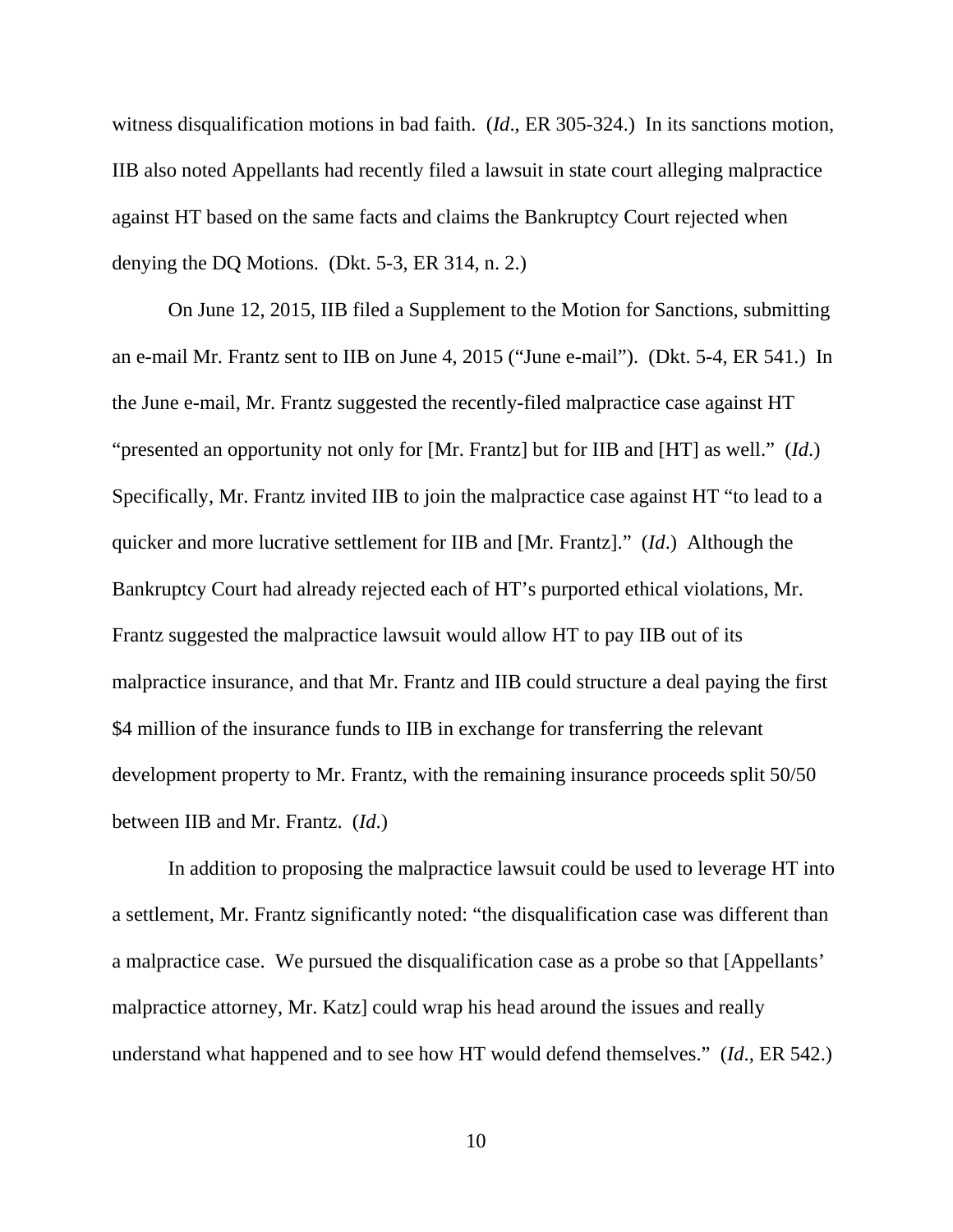Notably, Attorney Frantz filed the DQ Motions before the Bankruptcy Court and the state court malpractice case against HT following Judge Myers' denial of the DQ Motions.

 The Bankruptcy Court held a hearing on the sanctions motion on June 15, 2015. (Dkt. 5-3, ER 378-414.) During his argument, Attorney Frantz addressed the June email, stating "[w]e went and found a nationally experienced attorney who does [malpractice cases] all over the country…you see from the e-mail that Mr. Katz thinks it's a great case, he's willing to take it on a contingency. I think that speaks volumes for what his opinion is about the case. And it spoke volumes to me as well, you know, as we're talking to him." (*Id*., ER 399.)

 On September 14, 2015, the Bankruptcy Court entered an extensive oral ruling granting in part IIB's Motion for Sanctions and awarding IIB \$49,477.46 in fees and nontaxable costs associated with defending the DQ Motions. (Dkt. 5-4, ER 495.) After thoughtful explanation, the Bankruptcy Court denied each of the other basis for sanctions requested by IIB. (*Id*., ER 482-501.) However, Judge Myers was careful to note that the award of sanctions for the DQ Motions was grounded on the "entirety of the record," and Appellants' conduct throughout the proceeding. (Dkt. 5-4, ER 495.) Judge Myers noted, "[t]his Court has earlier and repeatedly expressed concern that the motions, objections and arguments advanced by debtors and their counsel could well be viewed as strategic rather than meritorious and spoke to strategic desires rather than principled ones." (*Id*., ER 493.)

In awarding sanctions against Appellants and Attorney Frantz for filing the DQ Motions, Judge Myers noted sanctions are appropriate to deter and provide compensation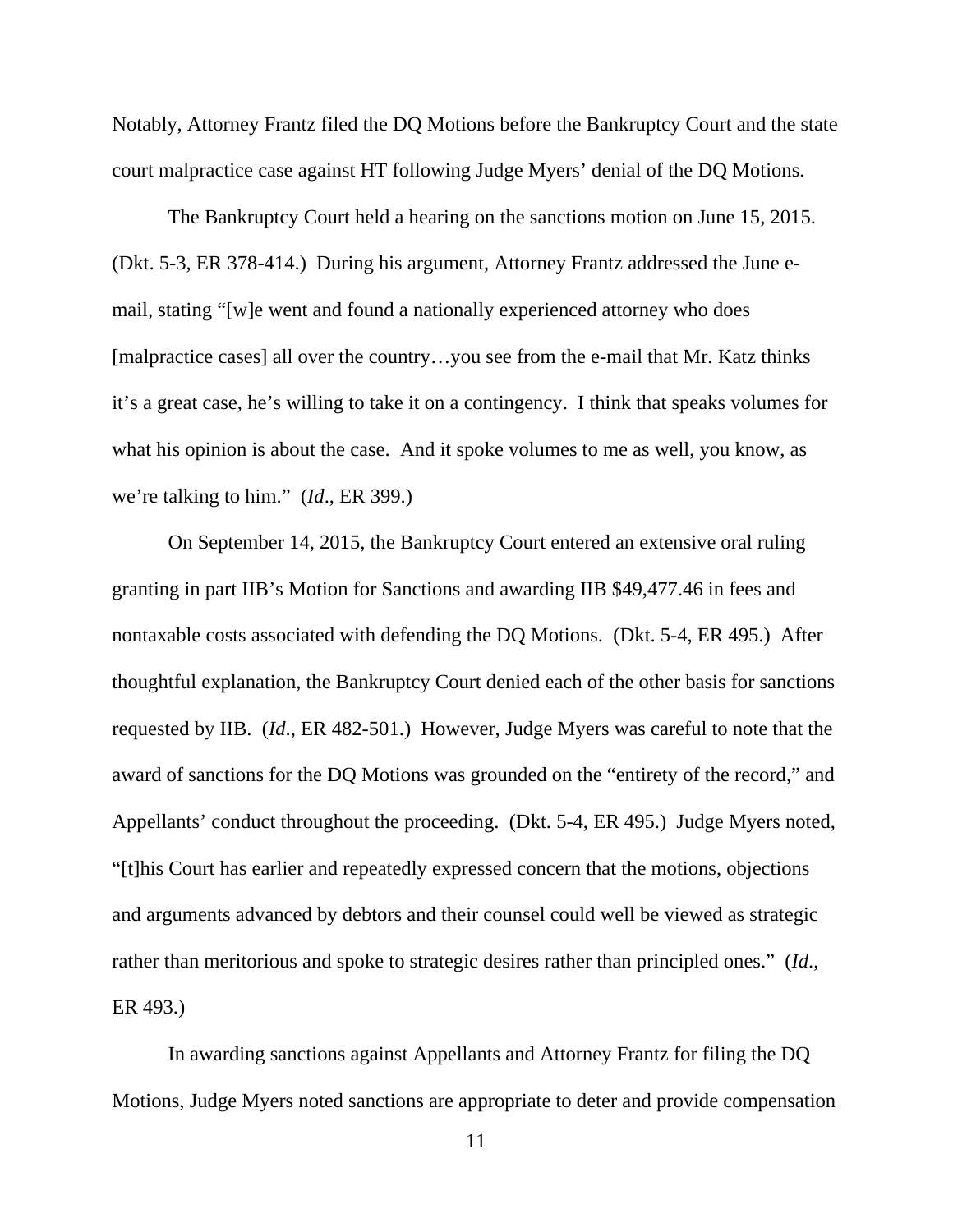for a broad range of litigation tactics, including delaying or disrupting litigation and acting in the litigation for an improper purpose or for oppressive reasons. (*Id*., ER 493.) Judge Myers determined the DQ Motions were without merit and were filed in order to increase IIB's litigation expenses, disrupt the litigation, and increase the likelihood of settlement. (*Id*., ER 493-495.)

Judge Myers also addressed the malpractice suit Appellants filed against HT after denial of the DQ Motions, as well as the June e-mail Mr. Frantz sent IIB. With respect to the latter, the Court noted "[t]his rather breathtaking overture followed the two day hearing [on the DQ Motions] and the December 2014 ruling of this Court that there was no merit on the evidence to the conflict of interest allegations against [HT]." (*Id*., ER

490.) Further, the Court explained:

Given their very nature and timing, the disqualification motions before this Court were guaranteed to cause IIB and its counsel to spend significant resources. This Court found the motions lacked any merit. It also now appears that another strategy was in play, the use of the motion to disqualify counsel was a test of the law firm in order to evaluate an anticipated collateral malpractice suit and . . . when the malpractice suit was actually brought, the debtors and their counsel disclosed to the state court the existence of the bankruptcy disqualification motion but not its unsuccessful outcome.... The salient point here is that all this conduct points to the improper use, indeed the misuse of litigation tactics to cause economic injury to an opponent and its counsel in the form of increased litigation costs. That manifested intent was to increase the burden of litigation and concomitantly increase the potential of settlement.

# (*Id*., ER 494-95.)

 In addition to sanctioning Appellants, the Bankruptcy Court determined sanctions were appropriate against Attorney Frantz due to his conduct during the Adversary Proceeding. Specifically, the Disqualification Motion was filed by Attorney Frantz and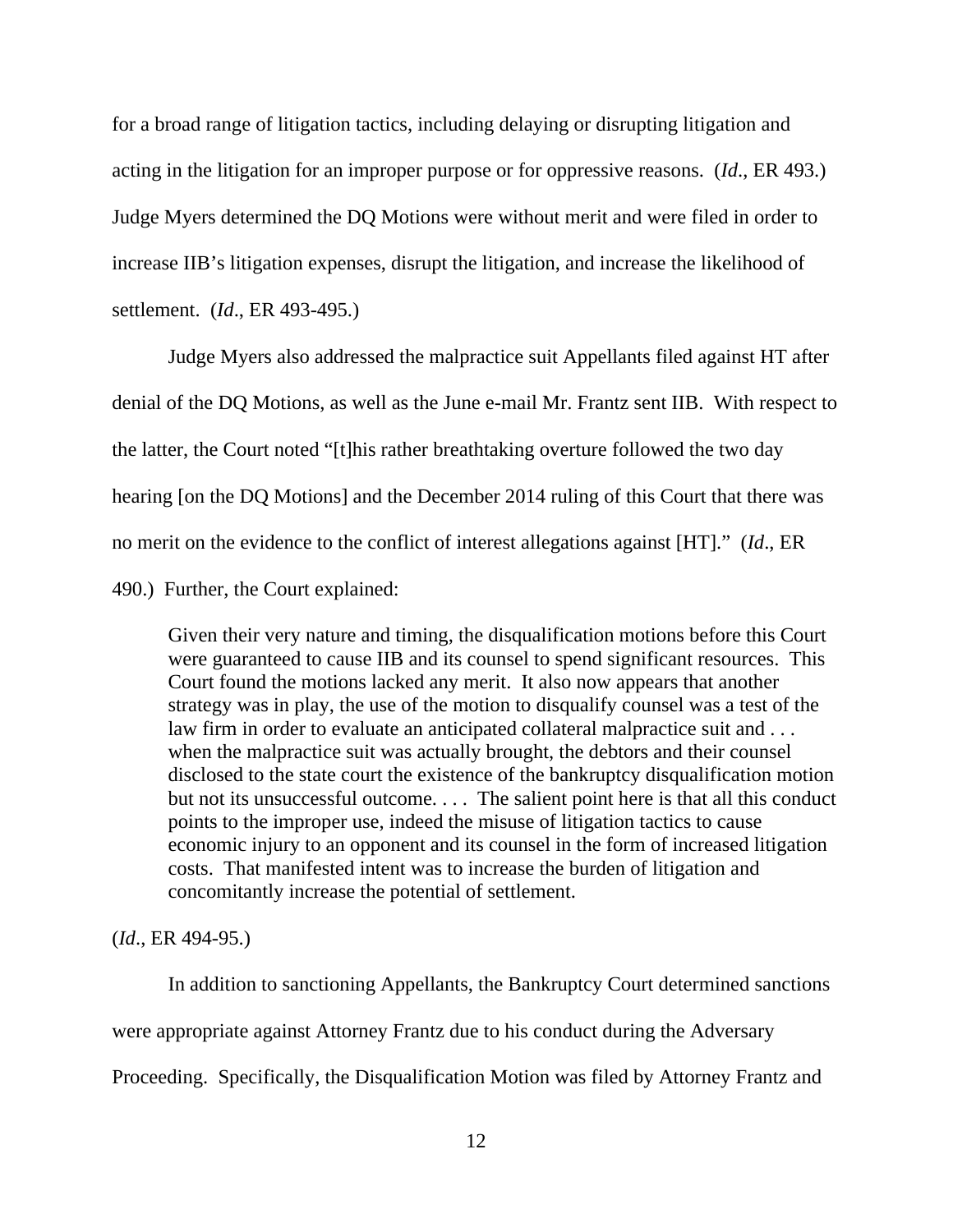the two-day hearing on the disqualification of IIB's counsel, "the matter which supports the award of sanctions[,] was conducted by Attorney Frantz. (*Id.*, ER 500.)

Appellants and Attorney Frantz filed the instant appeal of the sanctions order on September 29, 2015. This Court has jurisdiction over the appeal under 28 U.S.C.  $§ 158(a)(c).$ 

#### **STANDARD OF REVIEW**

 When reviewing a bankruptcy court's decision, a district court functions as an appellate court and applies the standard of review generally applied in federal court appeals. *In re Crystal Properties, Ltd*., 268 F.3d 743, 755 (9th Cir. 2001). Sanctions awards are reviewed for abuse of discretion. *In re DeVille*, 361 F.3d 539, 547 (9th Cir. 2004); *see also Haeger v. Goodyear Tire & Rubber Co*., 813 F.3d 1233, 1242 (9th Cir. 2015) (a district court's "award of sanctions and the amount of the award are reviewed for abuse of discretion."). A court abuses its discretion when it "rests its conclusions on clearly erroneous factual findings or on incorrect legal standards." *Quackenbush v. Allstate Ins. Co*., 121 F.3d 1372, 1377 (9th Cir. 1997). A bankruptcy court has "broad fact-finding powers" with respect to sanctions and its findings "warrant great deference." *Primus Auto. Fin. Servs., Inc. v. Batarse*, 115 F.3d 644, 649 (9th Cir. 1997) (citing *Townshend v. Holman Consulting Corp*., 929 F.2d 1358, 1366 (9th Cir. 1990)). This Court may affirm the Bankruptcy Court "on any ground supported by the record." *Shanks v. Dressel*, 540 F.3d 1082, 1086 (9th Cir. 2008).

 On appeal, Appellants also argue the Bankruptcy Court's sanctions award deprived them and Attorney Frantz of due process by relying upon actions which were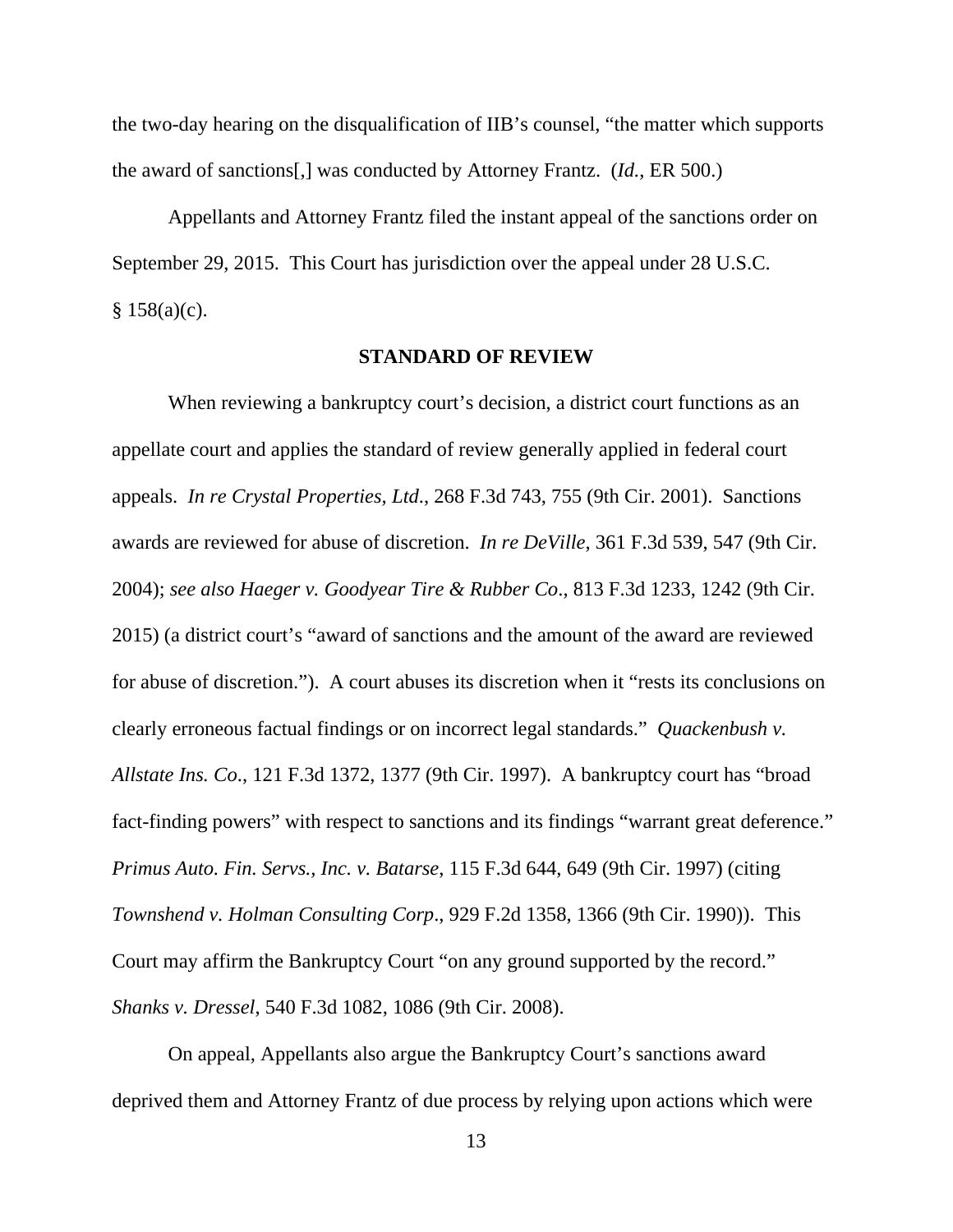not properly noticed. (Dkt. 4, p. 23.) Whether procedures used by a court violated an individual's right to due process is a mixed question of law and fact subject to *de novo* review. *In re Wilborn*, 205 B.R. 202, 206 (9th Cir. BAP 1996).

#### **ANALYSIS**

 The Bankruptcy Court awarded sanctions pursuant to its inherent authority under Section 105(a) of the bankruptcy code. (Dkt. 5-4, ER 484-487.) Section 105(a) provides that a bankruptcy court:

[M]ay issue any order, process or judgment that is necessary or appropriate to carry out the provisions of this title. No provision of this title providing for the raising of an issue by a party in interest shall be construed to preclude the court from, sua sponte, taking an action or making any determination necessary or appropriate to enforce or implement court orders or rules, or to prevent an abuse of process.

11 U.S.C. § 105(a).

Under  $\S$  105(a), a bankruptcy court has the inherent authority to sanction parties and their attorneys for their conduct in bankruptcy proceedings. *In re Rainbow Magazine, Inc*., 77 F.3d 278, 284 (9th Cir. 1996). "The inherent sanction authority allows a bankruptcy court to deter and provide compensation for a broad range of improper litigation tactics." *In re Lehtinen*, 564 F.3d 1052, 1058 (9th Cir. 2009) (internal quotation marks and citation omitted). Sanctionable conduct includes improper litigation tactics (such as delaying or disrupting litigation), vexatious conduct, bad faith, wanton conduct, willful abuses of the judicial process, and acting in the litigation for an improper purpose or acting for oppressive reasons. *In re McGuire*, 2014 WL 4418549 at \*4 (D. Idaho 2014) (citations omitted).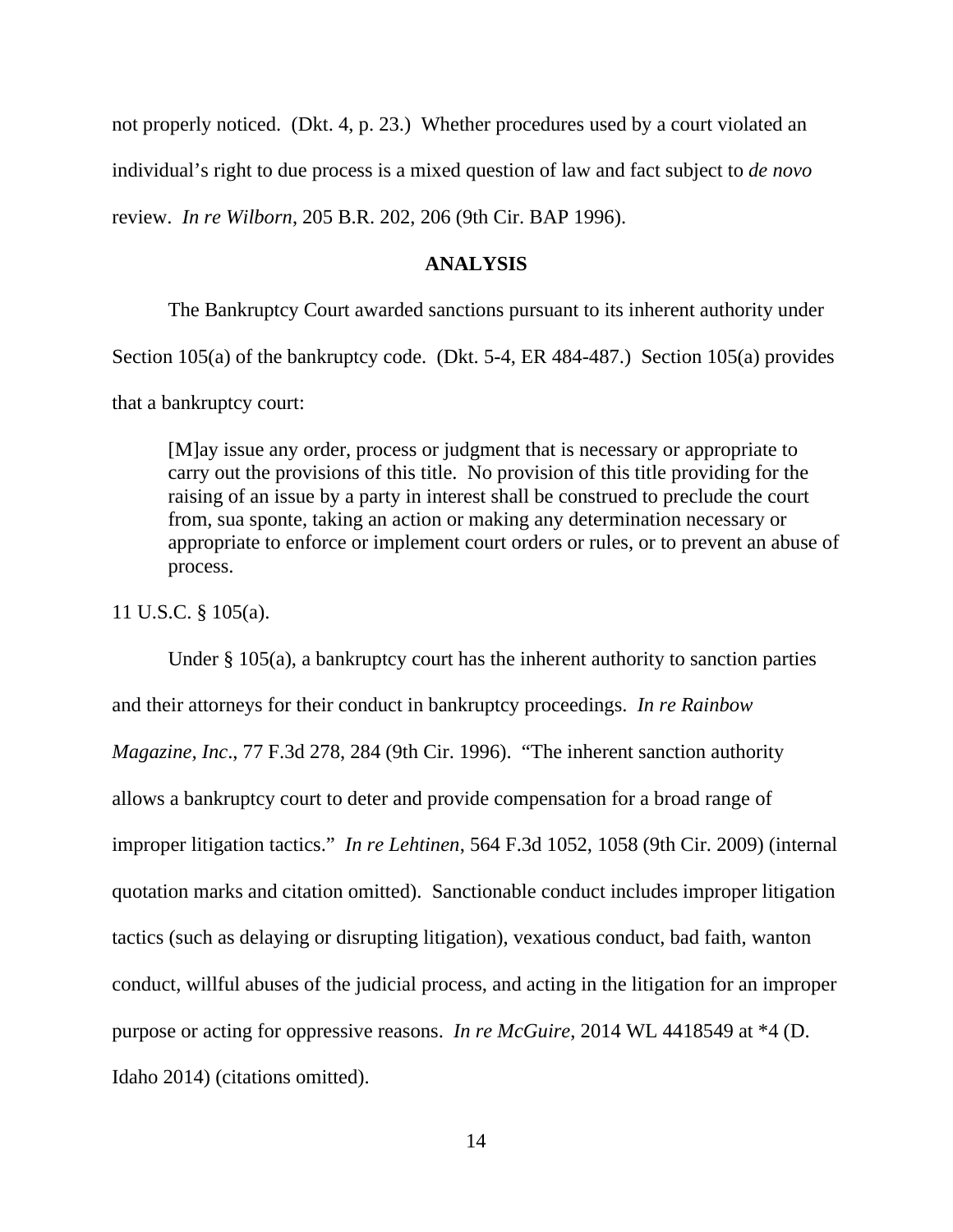The Court's inherent powers under § 105(a) "must be exercised with restraint and discretion." *In re Lehtinen*, 564 F.3d at 1059 (citing *Chambers v. NASCO, Inc*., 501 U.S. 32, 44 (1991)). "Before imposing sanctions under its inherent sanctioning authority, a court must make an explicit finding of bad faith or willful misconduct. . . . With regard to the inherent sanction authority, bad faith or willful misconduct consists of something more egregious than mere negligence or recklessness." *In re Dyer*, 322 F.3d 1178, 1196 (9th Cir. 2010) (internal citations omitted). A finding of bad faith is warranted where an attorney "knowingly or recklessly raises a frivolous argument, or argues a meritorious claim for the purpose of harassing an opponent." *In re Keegan Management Co., Sec. Litig*., 78 F.3d 431, 436 (9th Cir. 1996). A party also demonstrates bad faith by "'delaying or disrupting the litigation or hampering enforcement of a court order.'" *Primus Auto.,* 115 F.3d at 649 (quoting *Hutto v. Finney*, 437 U.S. 678, 689 n. 14 (1978).

# *1. Bad Faith*

Appellants first challenge the Bankruptcy Court's use of its inherent authority to sanction them, arguing neither they nor Attorney Frantz knowingly or recklessly raised a frivolous argument. (Dkt. 4, pp. 9-13.) Appellants argue sanctions may only be based on a filing that is found to be both reckless and frivolous, and that one without the other is insufficient. (*Id.*, p. 9.) Appellants suggest "the bankruptcy court never found that the Frantzes or their attorney ever recklessly raised any arguments." (*Id*., p. 10.) Appellants then discuss the "due care" they employed prior to filing the DQ Motions, and contend because they did not recklessly raise "any argument[,] the bankruptcy court could not have imposed its sanctions upon the Frantzes and Attorney Frantz, even if the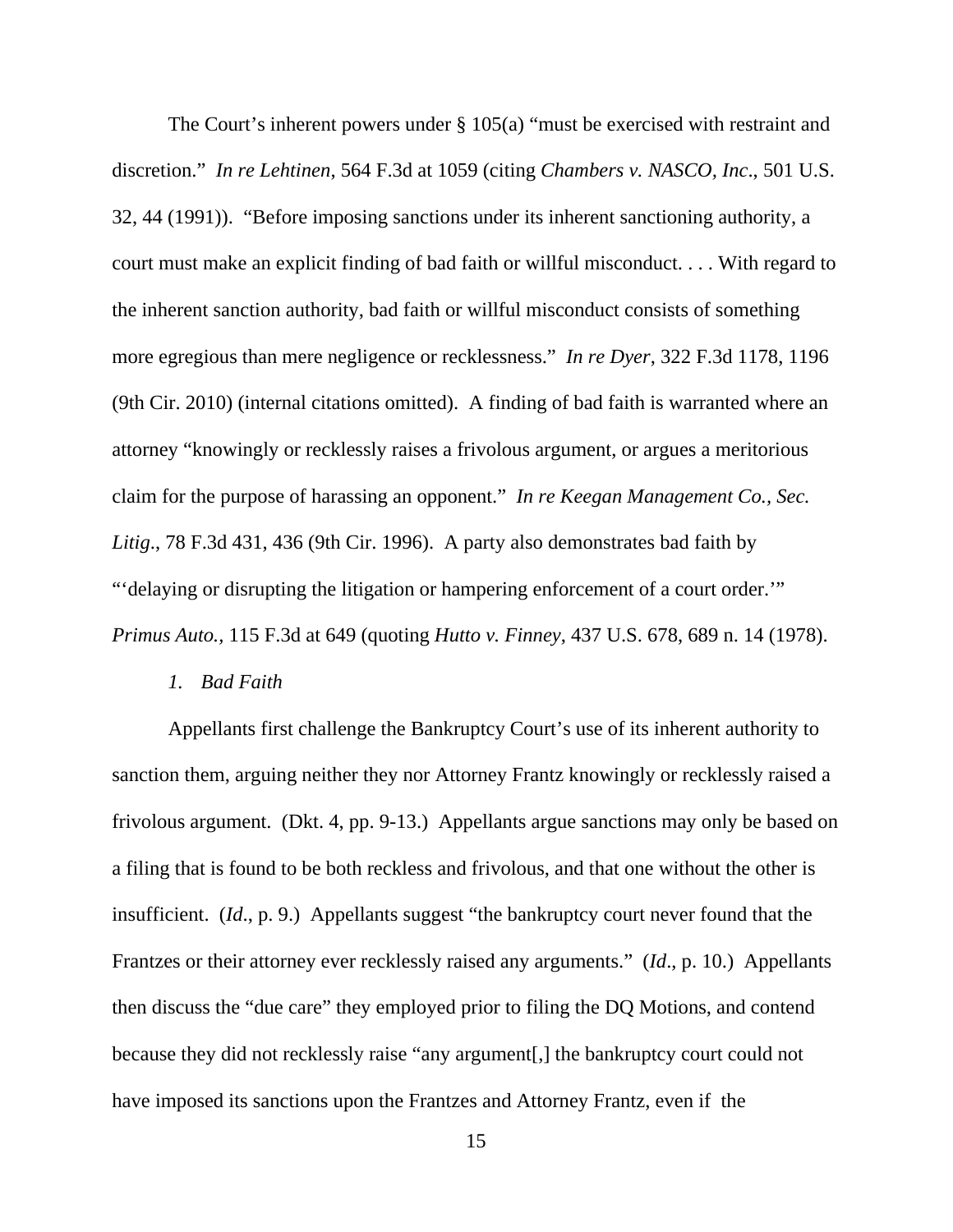disqualification motions were frivolous." (*Id*., pp. 11-12.) Appellants also argue that, though the Bankruptcy Court found their DQ Motions were "without merit," it did so only after a two-day hearing and never deemed the motions frivolous. (*Id*., p. 12.)

Appellants' argument ignores the Bankruptcy Court's decision, wherein Judge Myers made an explicit finding of bad faith and willful misconduct only after recognizing "bad faith or willful misconduct consist of something *more egregious* than mere negligence or recklessness." (Dkt. 5-4, ER 485) (emphasis added). Appellants' claim that the Bankruptcy Court never determined the DQ Motions were reckless is untenable in light of the Court's specific finding that the DQ Motions were filed in bad faith—a higher standard than that required for mere recklessness.

Further, Judge Myers correctly held sanctions are appropriate for bath faith litigation tactics such as "delaying or disrupting litigation and acting in the litigation for an improper purpose of for oppressive reasons." (*Id*., p. 493). Appellants dispute the Bankruptcy Court's finding that the timing of the motions indicated an intent to delay and disrupt trial. (Dkt. 4, p. 1.) However, the record supports Judge Myers' conclusions with respect to Appellants' egregious delay in filing the DQ Motions. For instance, Appellants waited until October 31, 2014—just one month short of the original December 1, 2014 trial date—to file the initial disqualification motion. In this appeal, Appellants justify their late filing in part by arguing that it was not until "late September 2014" that Mr. Frantz realized he had a former relationship with Mr. Clark. (Dkt. 4, p. 5.) However, Appellants repeatedly identified the date of such discovery as early August 2014 during the Adversary Proceeding. (*See, e.g*., Dkt. 5-1, ER 105, stating "On August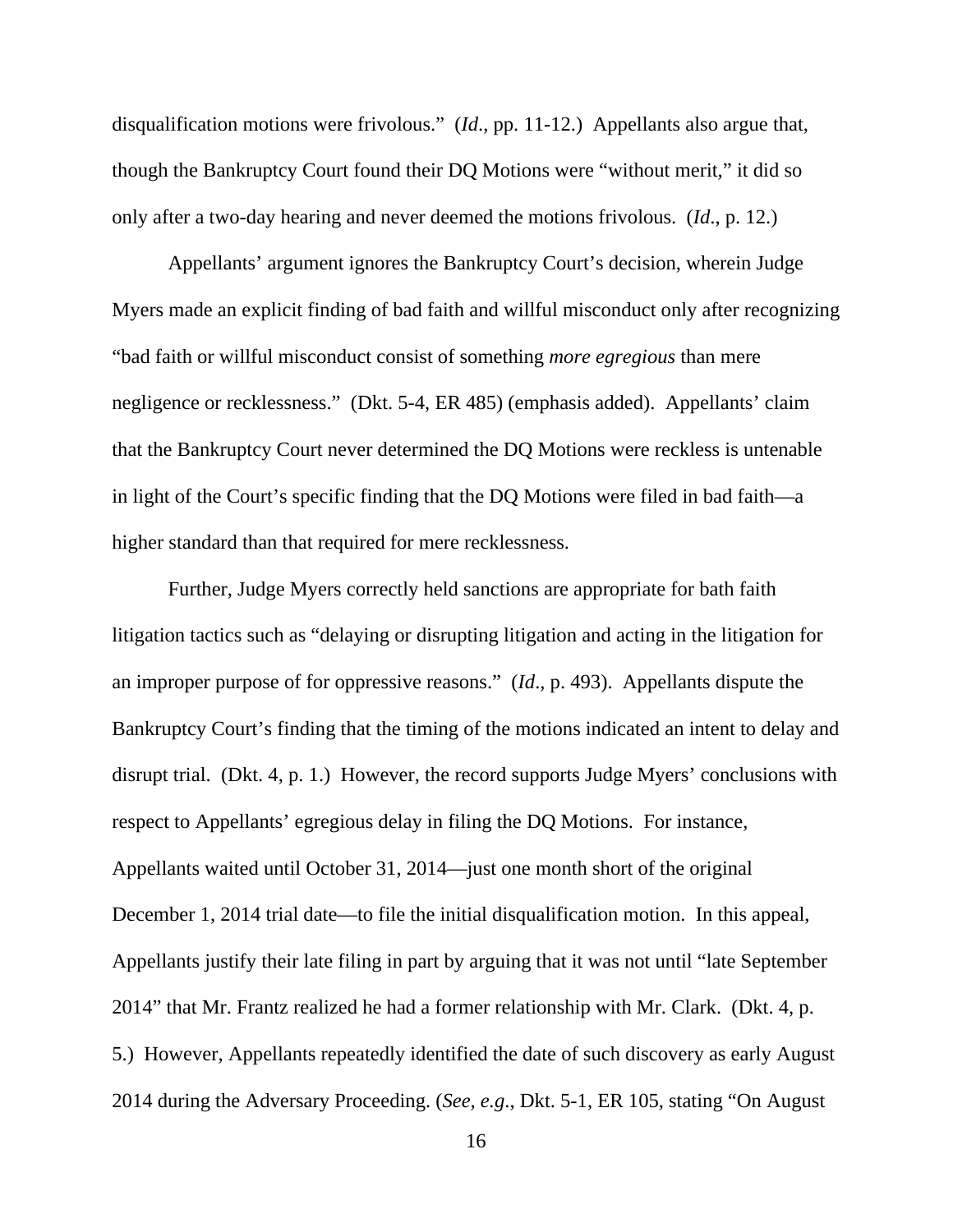7, 2014, Marty discovered the \$10,664 bill be paid directly to HT for Mr. Clark's services. It was at that time that Marty realized that Mr. Clark was an attorney for HT."); (Dkt. 5-3, ER 354) (claiming "the Frantzes were unaware of any connection between them and [HT] until at the earliest August.")

HT represented IIB throughout the Adversary Proceeding, which commenced in 2011. It seems until that Mr. Frantz would not realize he had formally hired HT until more than three years into the Adversary Proceeding, within months of the trial date. Yet, even if Mr. Frantz did not make this discovery until August 7, 2014, Appellants waited nearly three months after the August 7 discovery to file the initial disqualification motion. In this appeal, Appellants offer no excuse for their delay other than a misrepresentation of the record. Moreover, Appellants did not file the motions to disqualify IIB's experts until November 6 and November 7, 2014, a mere three weeks before trial was scheduled to begin, despite Judge Myers' finding that Appellants were aware of the potential conflict regarding Mr. Wichman as early as 2011. (Dkt. 5-4, ER 520.) Judge Myers' finding that the timing of the DQ Motions illustrated an attempt to delay and disrupt the trial is well-founded in light of Appellants' failure to seek disqualification until the eve of trial, when they could have done so much sooner even under their version of the facts.

Appellants also claim the Bankruptcy Court itself set the timing for the DQ Motions and found the claims merited a multi-day evidentiary hearing at the time of filing. (Dkt. 4, 16.) Such contentions distort the record, as the Bankruptcy Court repeatedly warned Appellants of the potential ramifications of making such serious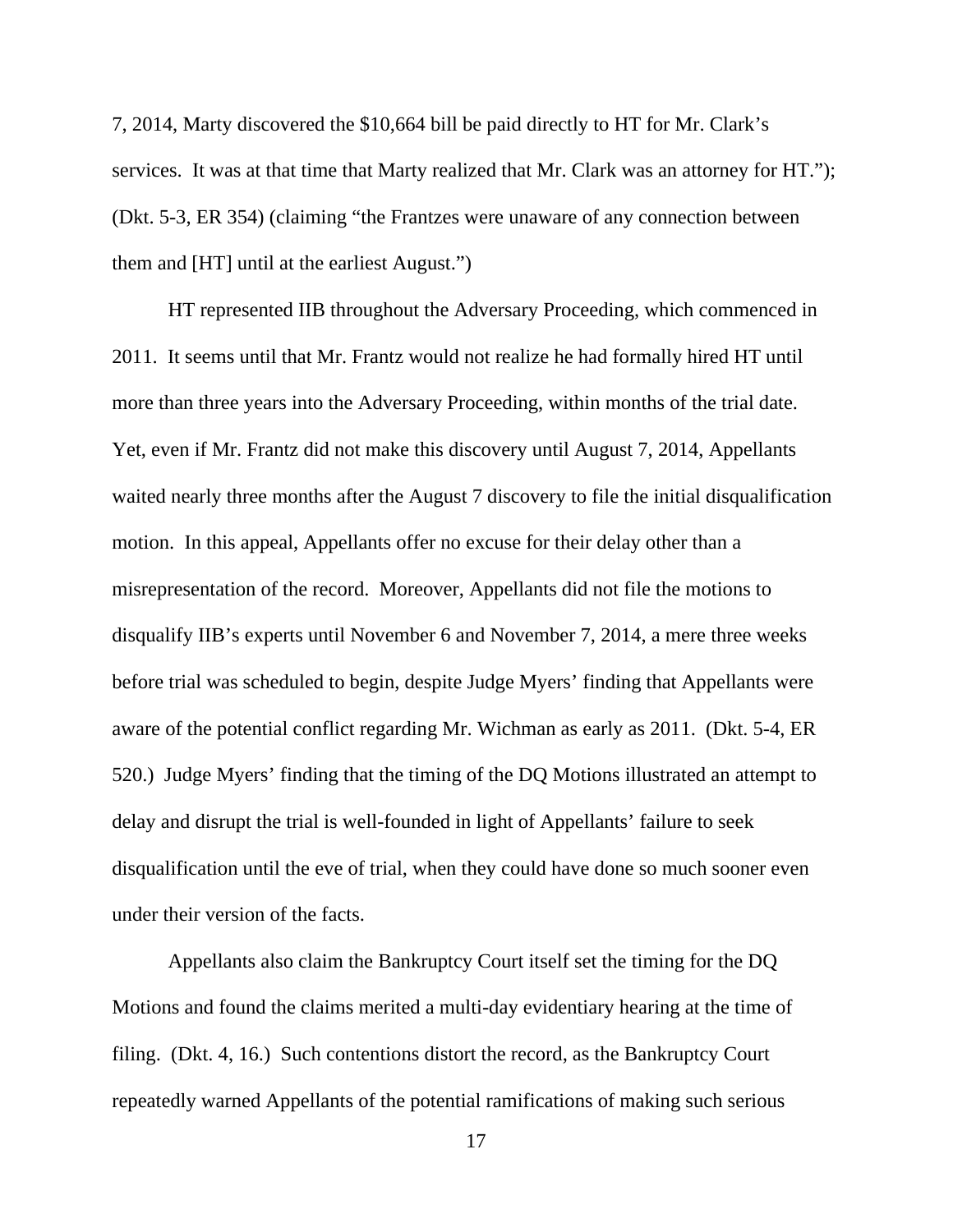ethical allegations against opposing counsel. During the hearing on the Motion to Continue, Judge Myers noted the allegations "made against opposing counsel are pretty significant, the rules of course require that there's a good foundation." (Dkt. 5, ER 75- 76.) When Attorney Frantz states he needed to review certain files to make that determination the Court noted that the sensitive issues being pursued "heighten[ed] the impact of Rule 9011 and all the other rules" and warned Appellants that they needed to fully brief the issues within a specific time frame if they were going to seek disqualification. (*Id*., ER 88-89.) Appellants raised the issue of potential disqualification in their October 3, 2014 Motion to Continue<sup>4</sup> and the Bankruptcy Court advised them that such allegations required good foundation and should not be brought lightly. Appellants then waited another month before filing the DQ Motions. This is no way suggests the Bankruptcy Court set the timing of the motions.

Appellants also claim their disqualification "arguments had enough merit to warrant the bankruptcy court granting an evidentiary hearing on the matter." (Dkt. 4, p. 21.) The record suggests otherwise. Specifically, Judge Myers stated the showing by Appellants in their briefing "was less than compelling or even preponderating and [was] not . . . adequate to justify granting the motions[.]" (Dkt. 5-4, ER 507.) Judge Myers nevertheless granted an evidentiary hearing due to the "handicap" he "faced when requested to resolve serious factual allegations on affidavits" and because "denying the

<sup>&</sup>lt;sup>4</sup> Even the Motion to Continue was filed nearly two months after Mr. Frantz's purported discovery of HT's prior representation. Yet Appellants waited another month to file the initial disqualification motion.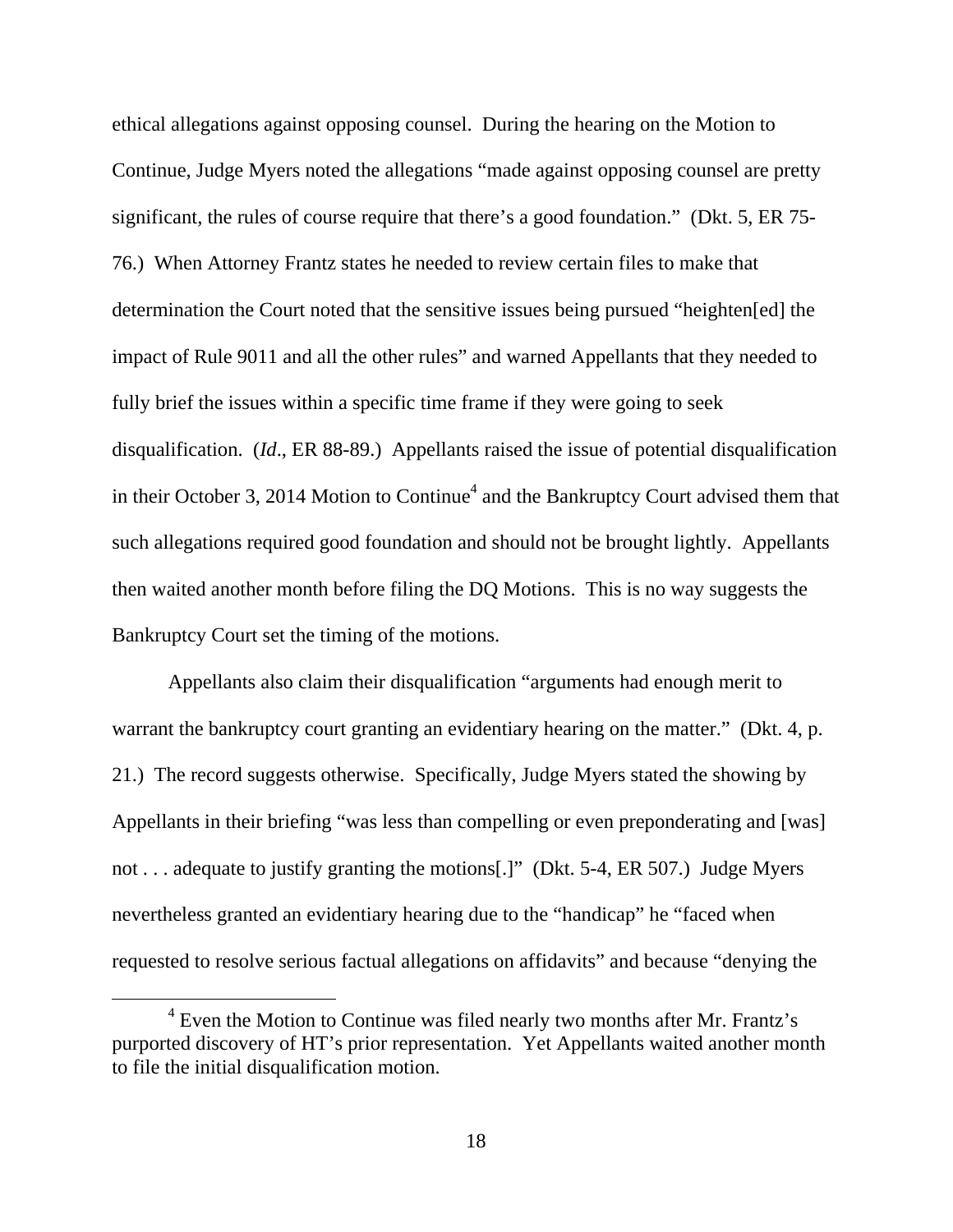motions on the burden of proof type basis on the then inadequate showing would leave a cloud hanging over the entire case and hanging over [IIB's] law firm[.]" (*Id*., ER 508.) Because of the serious nature of the allegations Appellants raised, denying the DQ Motions without a hearing could potentially damage HT's reputation even though the allegations were without merit.

 As IIB notes, Appellants' contention that the DQ Motions were not reckless and frivolous ignores the reality of the potential ramification of such filings. (Dkt. 6, p. 45.) The serious ethical violations raised against IIB's attorneys not only threatened to place a "cloud" over the trial if an evidentiary hearing was not conducted, but IIB had also spend hundreds of thousands of dollars in the litigation and underlying Bankruptcy Case, all of which would have been for naught if their attorneys who had been involved in the case since at least 2010 were disqualified less than a month before trial. (*Id*.) As Judge Myers concluded:

The decision to defend the bank's claims by attacking the bank's counsel and doing so with allegations of unethical conduct and conflict was calculated and strategic. It had the desired effect of vacating and postponing the trial. It had the additional, and the Court finds the desired effect of putting counsel and IIB to extraordinary expense and at bottom, the allegations lacked merit and were denied in a comprehensive ruling by this Court.

(Dkt. 5-4, ER 490.)

The Ninth Circuit has held bad faith occurs even without a finding of recklessness and frivolousness where a party acts with an improper purpose. For instance, in *In re Itel Sec. Litig.*, 791 F.2d 672 (9th Cir. 1986), counsel filed objections to exact fee concessions in an action pending before another court. The objections were not frivolous, nor were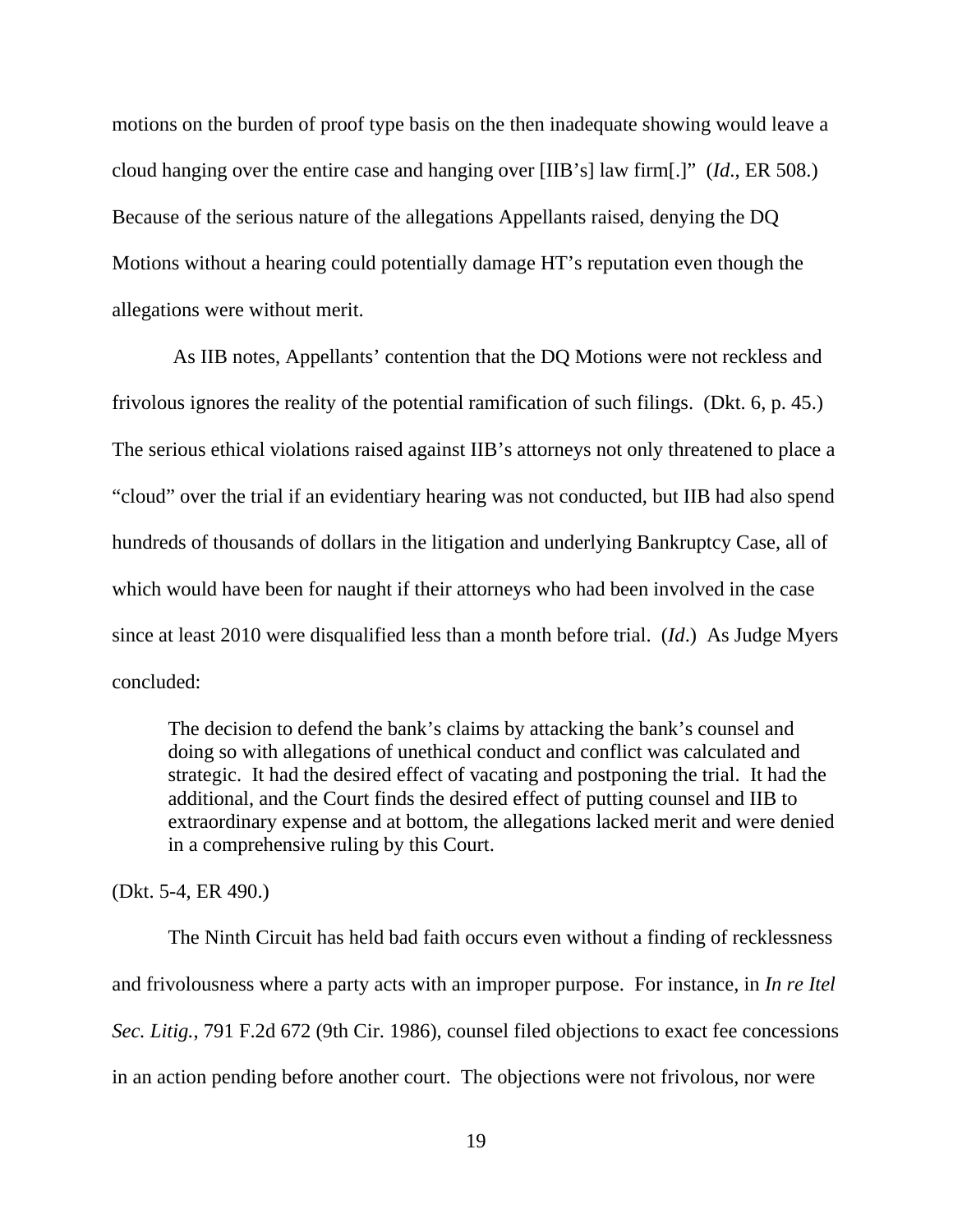they submitted with any knowledge that they were meritless. However, because counsel's goal was to gain an advantage in another case, the Ninth Circuit concluded such improper purpose was "alone sufficient to support a finding of bad faith." *Id*. at 674. As the Ninth Circuit held in a later case, *Fink v. Gomez*, 239 F.3d 989, 992 (9th Cir. 2001), "*Itel* teaches that sanctions are justified when a party acts for *an improper purpose*—even if the act consists of making a truthful statement or a non-frivolous argument for objection." (emphasis in original). In addition to the improper purpose of increasing expenses and disrupting the litigation, Judge Myers explicitly held the disqualification motions were brought with the intent to manipulate a settlement. (Dkt. 504, ER 494-95) ("Given their very nature and timing, the disqualification motions before this Court were guaranteed to cause IIB and its counsel to spend significant resources. . . . The manifested intent was to increase the burden of litigation and concomitantly increase the potential of settlement.") In light of such findings, whether the DQ Motions were also reckless and frivolous is beside the point.

Appellants devote much of their brief to the claim that they did not file the DQ Motions with an intent to delay trial. (Dkt. 4, pp. 14-20.) Appellants suggest it is "clearly erroneous to infer from the record that the Frantzes and their attorney filed the disqualification motions with the intent to delay trial because none believed that filing the motions would delay the trial in any way." (*Id*., p. 14.) Appellants then recount the various reasons why they did not believe the DQ Motions would delay trial, and claim they never wished to delay trial, even when filing the Motion to Continue, but instead sought only an extension of the expert witness disclosure deadline. (*Id*., pp. 16-17.)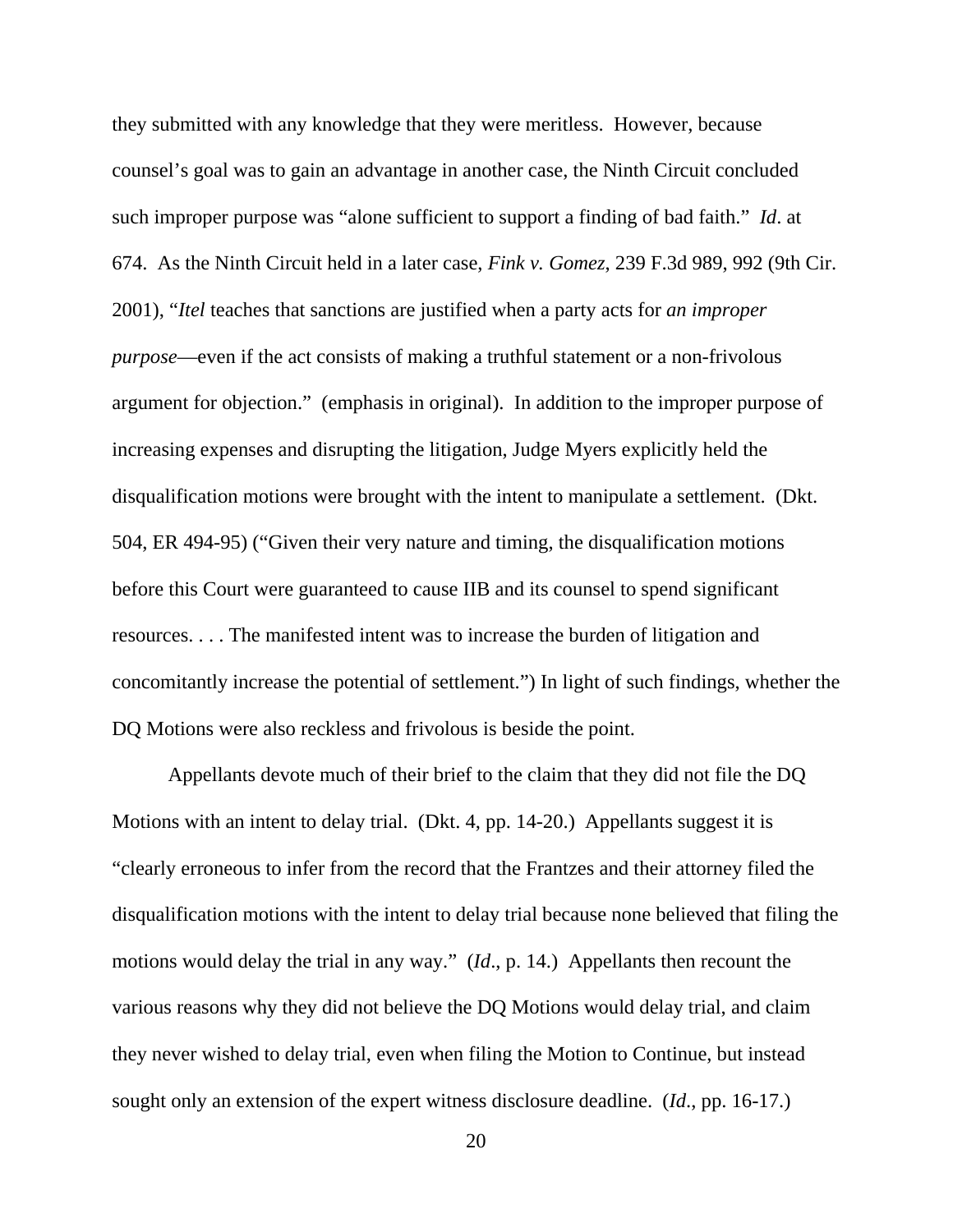Given Judge Myers' finding that the DQ Motions were filed with an improper purpose, such arguments are misplaced. Even if Appellants had no desire to delay the trial or any expectation that the DQ Motions would have such effect, the record supports the finding that such motions were filed for an improper purpose. (Dkt. 5-4, ER 494) ("all this conduct points to the improper use, indeed the misuse of litigation tactics to cause economic injury to an opponent and its counsel in the form of increased litigations  $costs."$ ).<sup>5</sup>

Significantly, in addition to the improper purpose of increasing expenses and disrupting the litigation, Judge Myers highlighted the malpractice claim Appellants and Attorney Frantz filed after the Bankruptcy Court denied the DQ Motions, and held "the use of the motion to disqualify counsel was a test of [HT] in order to evaluate an anticipated collateral malpractice suit. . . when the malpractice suit was actually brought, the debtors and their counsel disclosed to the state court the existence of the bankruptcy disqualification motion but not its unsuccessful outcome." (*Id*.) Judge Myers' finding that the DQ Motions were brought for the improper purpose of evaluating a potential malpractice suit against HT is supported by the record, and, in fact, confirmed by Mr.

 $<sup>5</sup>$  Appellants suggest "inferring that the Frantzes sought to increase litigation costs,</sup> too, is against the express evidence. The Frantzes, debtors in bankruptcy, were struggling financially to defend themselves. . . . IIB is a bank with assets in the hundreds of millions of dollars. It is completely backwards for the Frantzes to gain any advantage by increasing litigation costs." (Dkt. 4, pp. 30-31.) Under Appellants' theory, a party with less financial resources than their opponent could never be found to have needlessly increased litigation costs, regardless of how many meritless, harassing or vexatious filings they make. Further, despite a party's economic resources, the cost of litigation is always a factor parties consider when deciding whether to litigate or settle.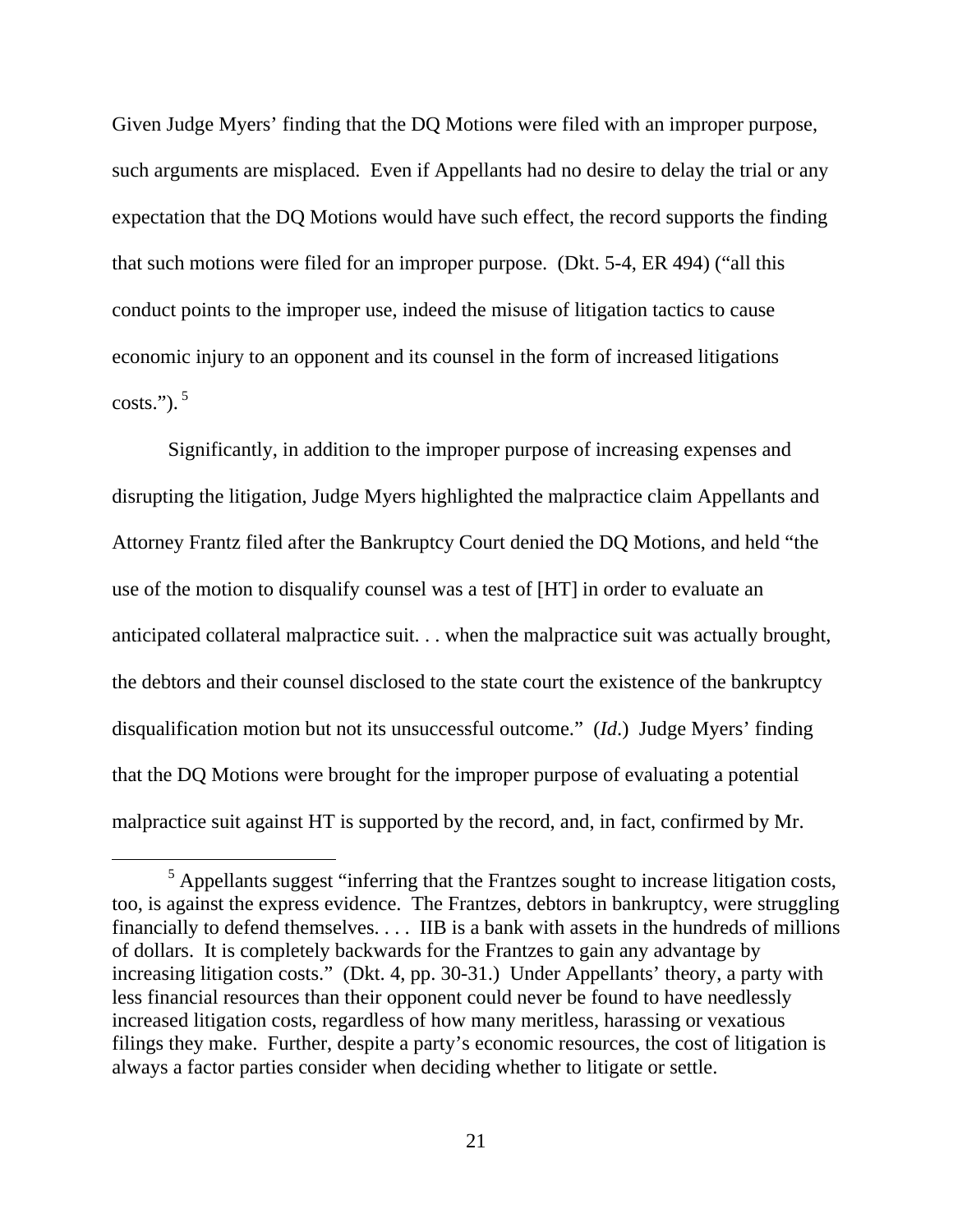Frantz in his June e-mail to IIB. Mr. Frantz's explicit admission that the initial disqualification motion was filed in order to vet a malpractice suit against HT in the hopes of manipulating a settlement with IIB is alone sufficient to support the Bankruptcy Court's finding of bad faith. *In re Itel Securities Litigation*, 791 F.2d at 675. The Court finds Judge Myers' holding that the DQ Motions were brought in bad faith for an improper purpose has ample support in the record and was not an abuse of discretion.

# *2. Sanctions against Attorney Frantz*

As Appellants note, "sanctions imposed against an attorney should be based solely on his 'own improper conduct without considering the conduct of the parties or any other attorney.'" (Dkt. 4, p. 23) (quoting *Primus Auto. Fin. Servs*., 115 F.3d at 650.) Appellants argue that the Bankruptcy Court improperly attributed Mr. Frantz's action to Attorney Frantz, and suggest the Court "erred by finding that Attorney Frantz pursued the disqualification hearing for the purpose of evaluating the merits of a 'future malpractice case' because Attorney Frantz was unaware that the disqualification hearing would be used for that purpose." (Dkt. 4, p. 24.) Appellants contend, "[t]he bankruptcy court relied heavily on the [June e-mail] as evidence that the Frantzes and Attorney Frantz pursued the disqualification hearing for an improper purpose. . . . . However, Attorney Frantz was not only unaware of the e-mail, but unaware of the alleged ulterior motive." (Dkt. 4, p. 24.) The record contradicts this contention.

Attorney Frantz filed the malpractice suit soon after the DQ Motions were denied. Attorney Frantz's claim that he had no knowledge of the intended malpractice case at the time he filed the DQ Motions is questionable in light of his subsequent filing. In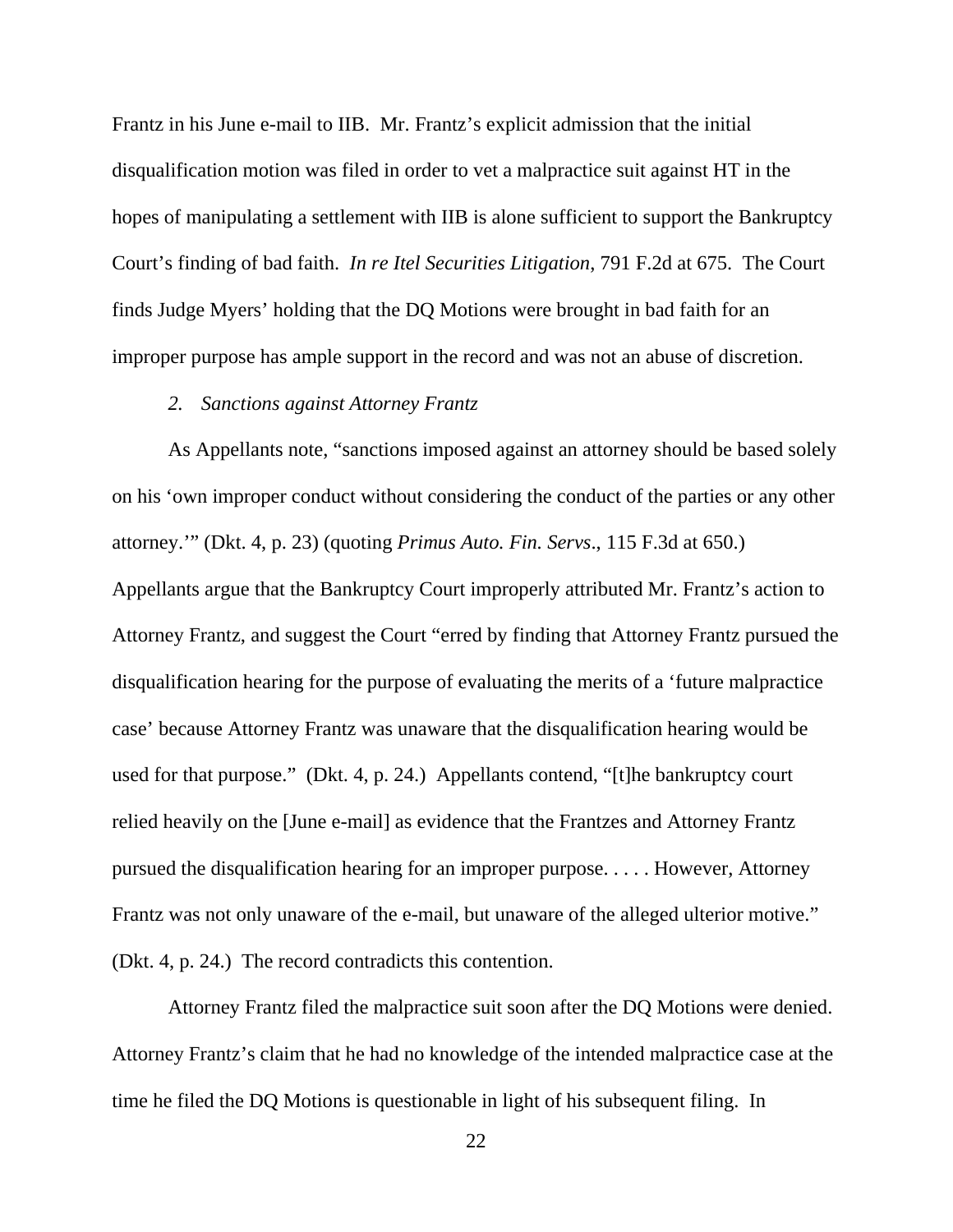addition, Attorney Frantz stated during the hearing on IIB's Motion for Sanctions that he and Mr. Frantz consulted a nationally recognized malpractice attorney *before* the DQ Motions were filed, and that the malpractice attorney "felt it was a good case." (Dkt. 5-3, ER 399.) This admission undercuts Attorney Frantz's claim on appeal that he was unaware of Mr. Frantz's ulterior motive of evaluating a potential malpractice lawsuit through the DQ Motions. Moreover, Attorney Frantz addressed the June e-mail during the sanctions hearing, and at no point claimed he was not aware of the facts set forth in the June e-mail or that the DQ Motions were not utilized for the purposes set forth in that e-mail, as he argues here. In fact, rather than contending he did not know about the June e-mail or the potential malpractice suit during the sanctions hearing, Attorney Frantz instead cited the June e-mail as evidence that the malpractice suit was credible, claiming: "[y]ou know, you can see from [the June e-mail] that Mr. Katz thinks it's a great case, he's willing to take it on contingency. I think that speaks volumes for what his opinion is about the case. And it spoke volumes to me as well, as, you know, as we're talking to him." *(Id.)* Attorney Frantz's belated claim that he had no knowledge of the June e-mail or the intended malpractice suit lacks evidentiary support and is untenable in light of such testimony.

Finally, even if Attorney Frantz did not know about the June e-mail or Mr. Frantz's admitted tactic of using the DQ Motions as a probe for a future malpractice suit, there is evidence in the record to support Judge Myers' sanctions award against Attorney Frantz. Attorney Frantz filed the DQ Motions on the eve of trial, nearly three months after Mr. Frantz allegedly discovered he had previously hired HT. Attorney Frantz also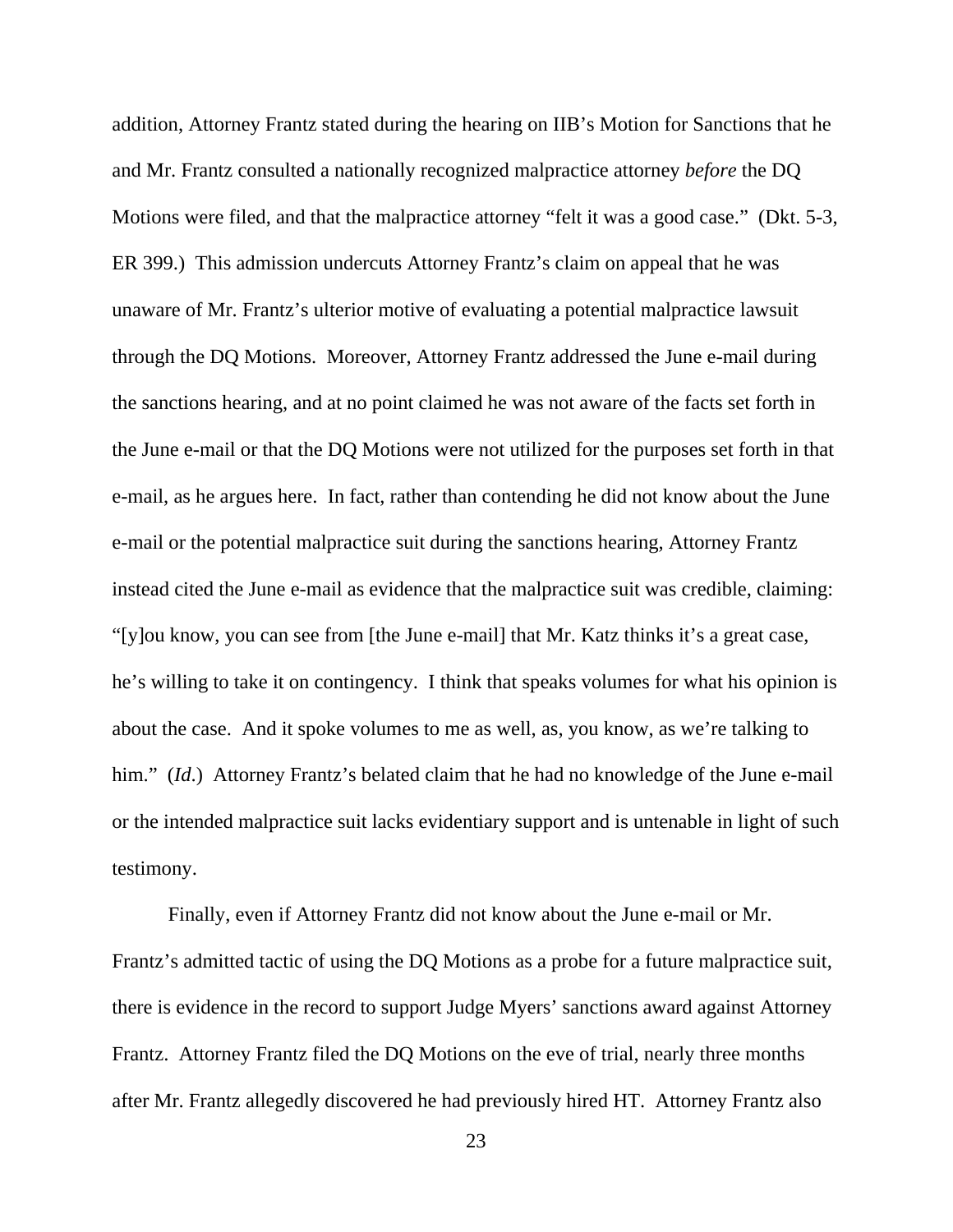repeatedly argued a hearing would prove the serious allegations of unethical conduct against HT, and represented Appellants during the subsequent evidentiary hearing. After two days of testimony and seven witnesses, the Bankruptcy Court determined there was absolutely no basis to disqualify either HT or Mr. Wichman. In his order denying the DQ Motions, before either the malpractice suit was filed or the June e-mail was sent, Judge Myers also expressly held the arguments advanced by "debtors *and their counsel* could well be viewed as strategic rather than meritorious and spoke to strategic desires rather than principled ones." (Dkt. 5-4, ER 494; Dkt. 5-4, ER 506) (emphasis added). Thus, the Bankruptcy Court's finding that Attorney Frantz acted in bad faith is supported by the record regardless of whether he was also involved in the June e-mail.

# *3. Burden of Proof*

Appellants also suggest the Bankruptcy Court abused its discretion because it failed to recognize the appropriate burden of proof. Although the burden of proof for finding bad faith remains unsettled in the Ninth Circuit, other circuits have adopted the requirement that bad faith must be proven by clear and convincing evidence. *Compare Lahiri v. Universal Music & Video Distrib. Corp*., 606 F.3d 1216, 1219 (9th Cir. 2010) *with In re Moore*, 739 F.3d 724, 730 (5th Cir. 2014). Clear and convincing evidence has been defined as "between a preponderance of the evidence and proof beyond a reasonable doubt." *Singh v. Holder*, 649 F.3d 1161, 1165 n. 7 (9th Cir. 2011).

Regardless of the appropriate burden of proof, the Court finds the Bankruptcy Court's bad faith finding is supported by clear and convincing evidence. The Bankruptcy Court awarded sanctions only after making an express finding of bad faith *and* willful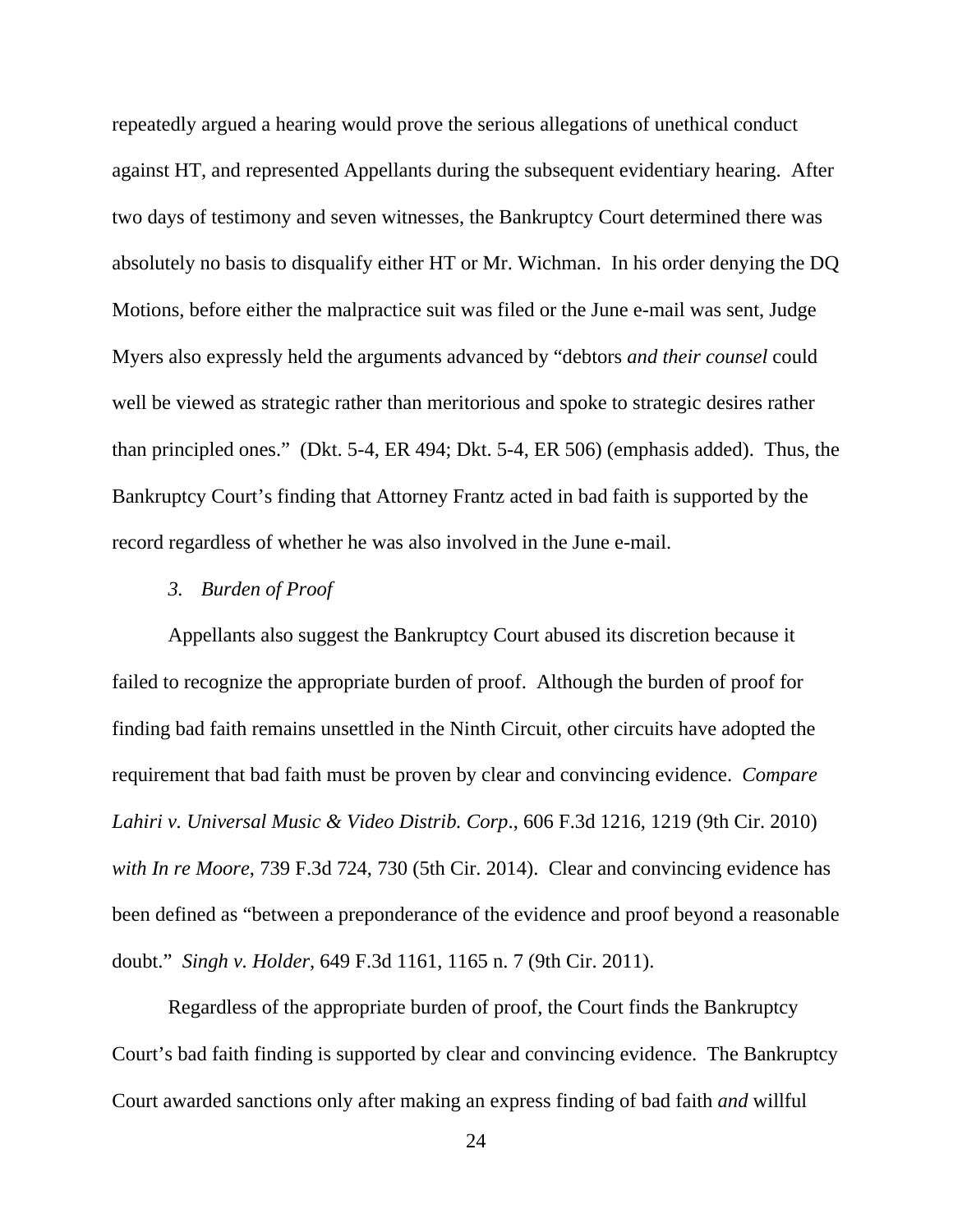misconduct, when either finding would support sanctions. *In re Dyer*, 322 F.3d at 1196.

In awarding sanctions, the Bankruptcy Court held:

[U]sing the language of the case law, the conduct of the debtors and their counsel was for an improper purpose and for oppressive reasons and its use and consequence was delaying or disrupting litigation. As that case law notes, willful actions and even reckless conduct, when combined with improper purpose or harassment, will adequately support the required finding of bad faith and willful misconduct. This Court, therefore, on the entirety of the record and with emphasis on the facts set forth today, as well as in its prior decisions, finds that the motions to disqualify IIB's counsel and witnesses were made in bad faith, for improper purpose and manifest willful misconduct.

(Dkt. 5-4, ER 494-495.)

Further, as detailed above, there is substantial evidence in the record to suggest the DQ Motions were strategically filed in order to increase expenses, disrupt the litigation, and manipulate a favorable settlement. In light of such patent improper purpose, the Bankruptcy Court did not abuse its discretion in concluding the DQ Motions were filed in bad faith.

# *4. Due Process*

Before a court may sanction an attorney or party, procedural due process requires notice and an opportunity to be heard. *Cole v. U.S. Dist. Court for Dist. of Idaho*, 366 F.3d 813, 821 (9th Cir. 2004); *Lasar v. Ford Motor Co*., 399 F.3d 1101, 1110 (9th Cir. 2005) ("[I]t is axiomatic that procedural due process requires notice of the grounds for, and possible types of, sanctions."). The "minimal procedural requirements" of notice and an opportunity to be heard "give an attorney an opportunity to argue that his actions were an acceptable means of representing his client, to present mitigating circumstances, or to apologize to the court for his conduct." *Lasar*, 399 F.3d at 1110.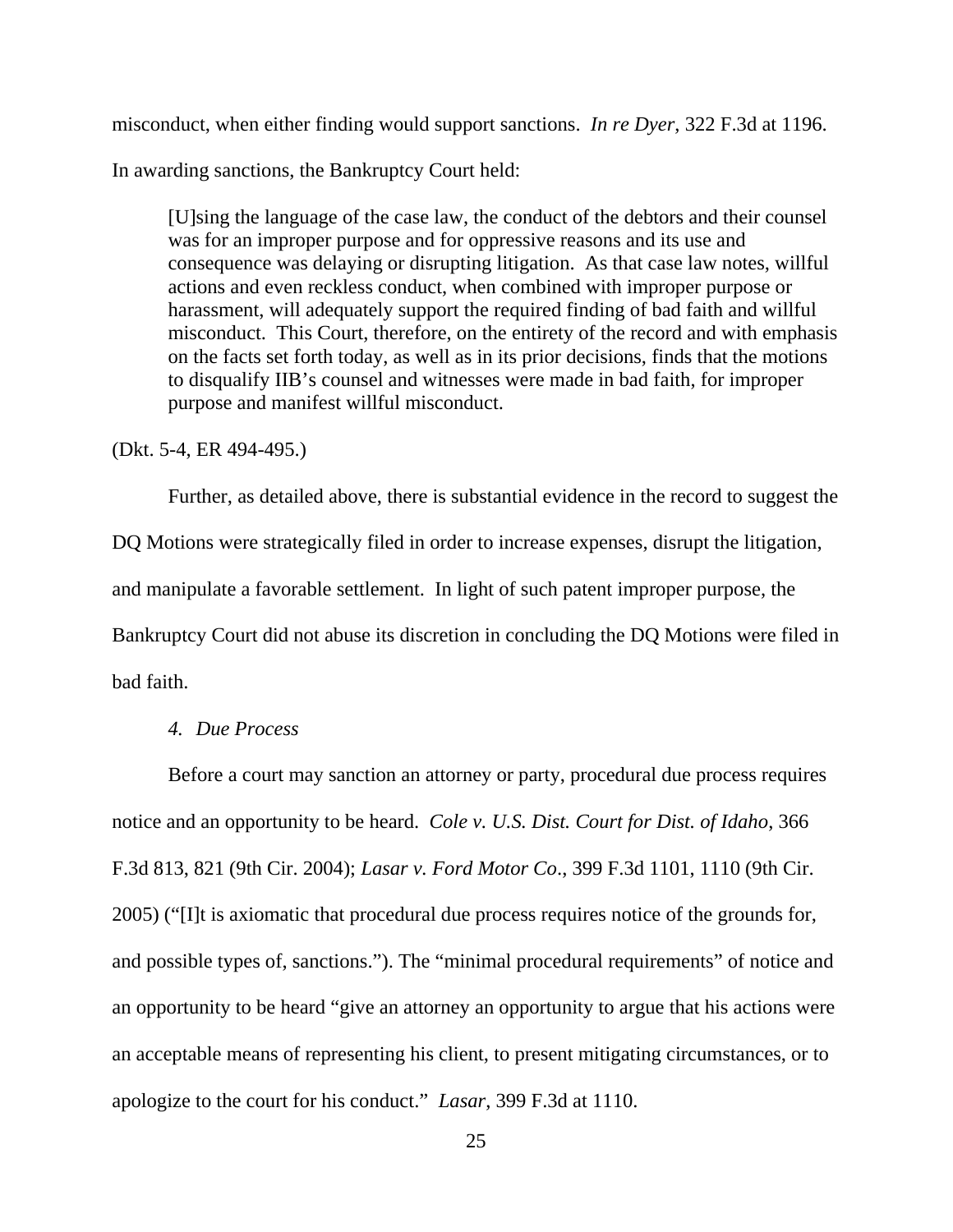Appellants argue the sanctions award deprived them of due process because it was largely based on the malpractice suit even though the malpractice suit "was not raised by IIB in its motion for sanctions, nor was it raised in oral argument, nor was it discussed by the Frantzes in their objection to the motion for sanctions." (Dkt. 4, p. 27.) Once again, the record belies Appellants' contentions.

In its Motion for Sanctions, IIB first notified the Bankruptcy Court about the malpractice suit Appellants had recently filed against HT, stating, "[d]espite the lack of merit and a clear determination by this Court after a two day trial on the issues that no attorney client relationship existed between the Defendants and [HT], the Defendant, Martin Frantz, through his attorney Jonathon Frantz, has filed a lawsuit in state court against [HT] for malpractice on the very same alleged facts and claims." (Dkt. 5-3, ER 314, n. 2.) Appellants' contention that the malpractice suit was not raised by IIB in its Motion for Sanctions, and that it did not have notice of such allegations, is thus false. In addition, Appellants filed an objection to the Motion for Sanctions and could have addressed the malpractice suit therein since IIB had raised the issue, but chose not to do so. (*Id*., Dkt. 124.) Appellants were given the opportunity to respond but apparently elected not to take it.

Before the sanctions hearing, IIB also filed a Supplement to the Motion for Sanctions. (Dkt. 7-6, EER 516-17.) The Supplement stated:

On June 5, 2015, IIB forwarded an email correspondence from Mr. Frantz, wherein Mr. Frantz states that he 'pursued the disqualification case as a probe,' so that Mr. Katz could determine how [HT] would defend itself and determine whether he wanted to file a malpractice case against [HT] on a contingency basis. . . . . This email correspondence is further evidence of the bad faith filing in IIB's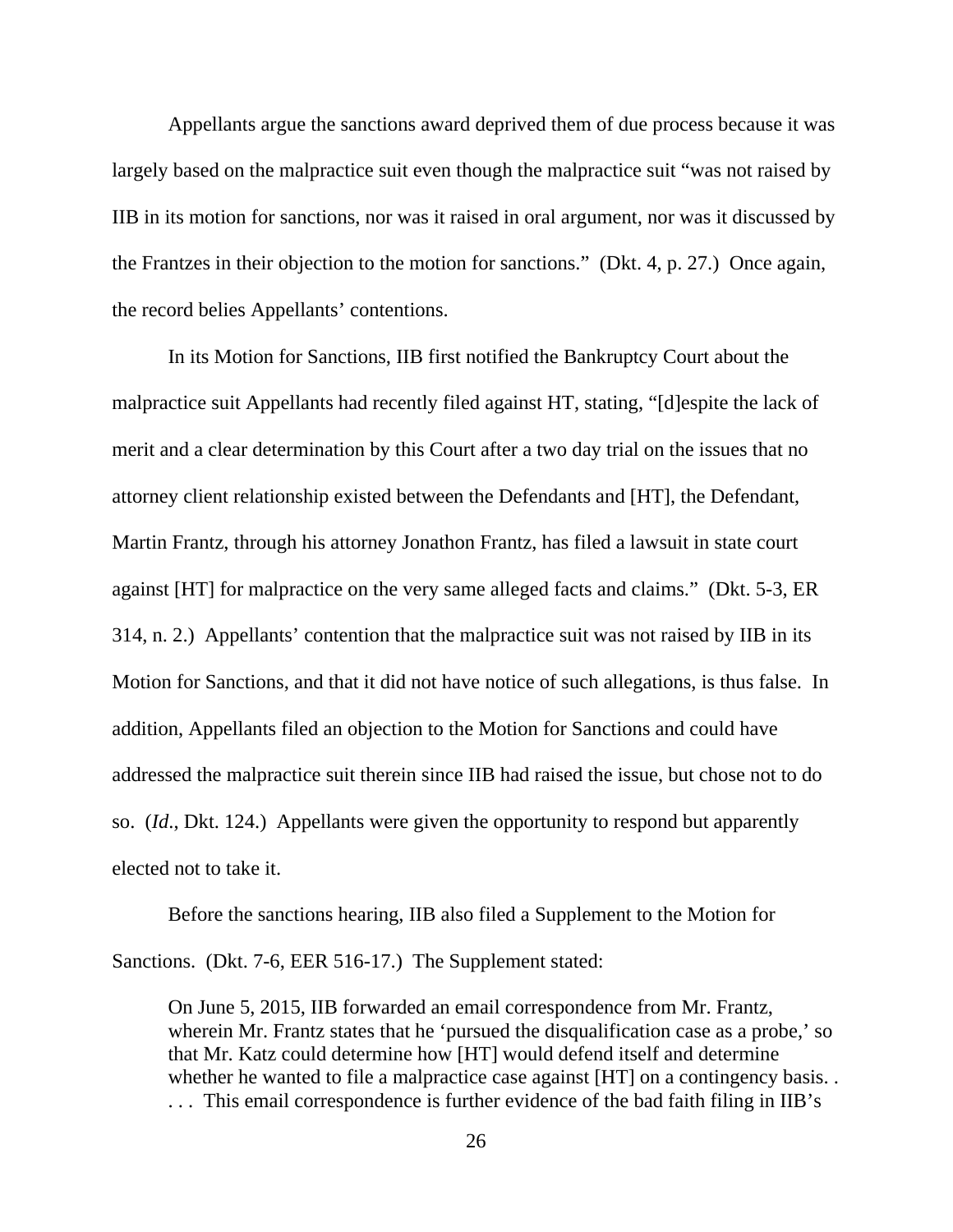Adversary Proceeding, as apparently they were pursuing for reasons other than they represented in the disqualification motion.

#### (*Id*., EER 517.)

 In addition to filing the Supplement prior to the sanctions hearing, IIB also gave Appellants and Attorney Frantz notice of their position that the June e-mail warranted sanctions during the hearing by arguing the June e-mail illustrated the DQ Motions were brought for an improper purpose. (Dkt. 5-3, ER 387-388.) Attorney Frantz addressed the June e-mail during the sanctions hearing, explained the e-mail illustrated Attorney Katz thought Appellants had a great malpractice case against HT, and contended Attorney Katz's opinion spoke "volumes" about the merits of the malpractice suit. (*Id*., ER 399- 400.)

Contrary to Appellants' contention on appeal, both the malpractice suit and the June e-mail were raised in oral argument. Appellants had notice of IIB's claim that the malpractice suit and June e-mail constituted bad faith, and was given an opportunity to respond to this claim in both briefing before, and oral argument during, the sanctions hearing. The Bankruptcy Court did not deprive Appellants or Attorney Frantz of due process by considering the malpractice case and June e-mail when awarding sanctions. Further, the Bankruptcy Court's sanctions order makes clear that the malpractice litigation was merely further evidence of bad faith and willful misconduct. (Dkt. 5-3, ER 494.) Even without consideration of the malpractice suit or the June e-mail, the Court finds the Bankruptcy Court's bad faith finding was supported by the record and was not an abuse of discretion.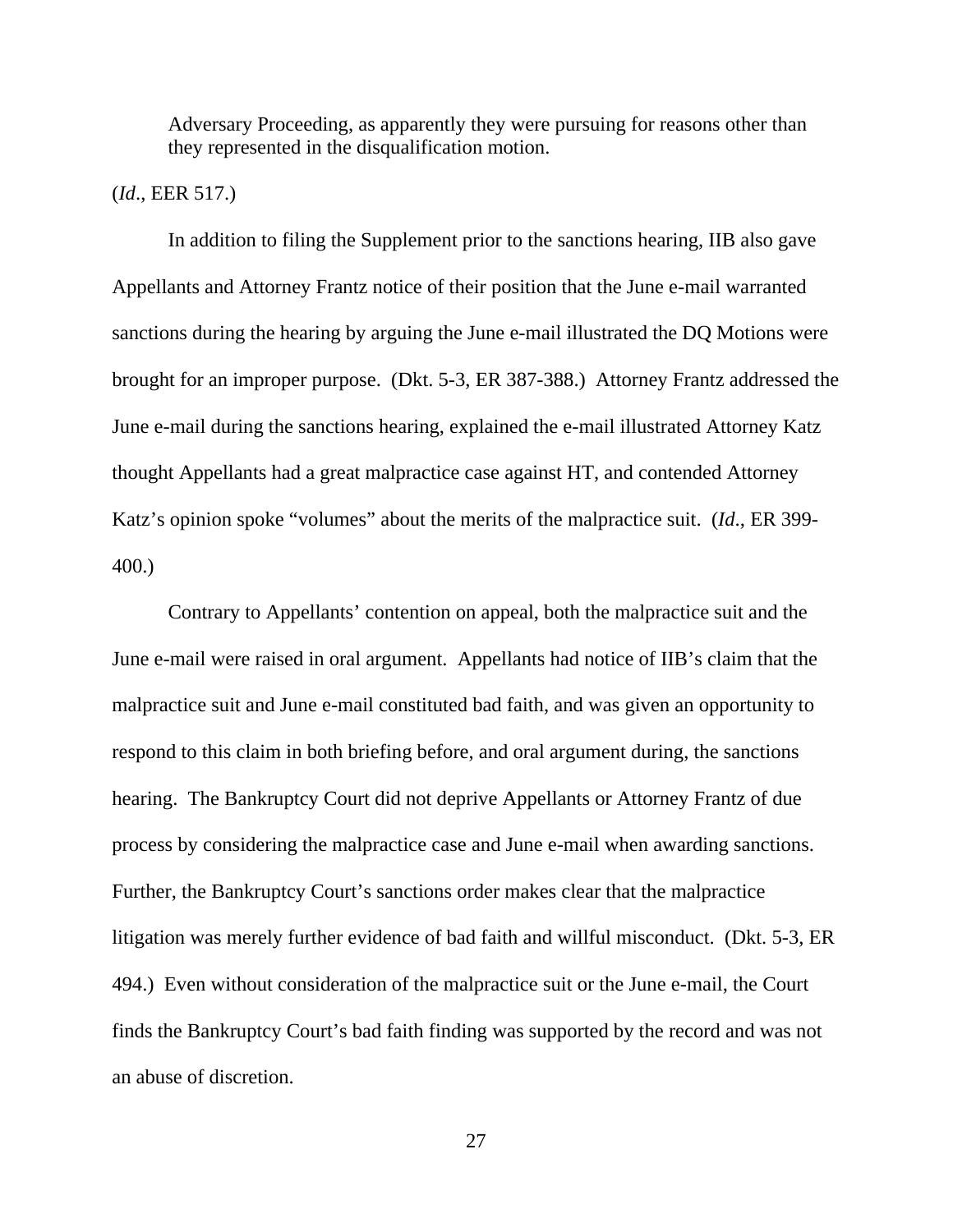#### *5. Motions to Disqualify Experts*

Finally, Appellants claim the Bankruptcy Court erred by "mistakenly lumping the Motions to disqualify IIB's experts . . . along with the motion to disqualify IIB's counsel in its grant of sanctions." (Dkt. 4, ER 32.) Appellants claim "none of the analysis the bankruptcy court performed encompassed the motions to exclude the testimony by IIB's experts." *(Id.)* Appellants do not identify the amount of "costs" allegedly improperly included in the sanctions award. Regardless, the sanctions award was entered to punish Appellants for filing the DQ Motions and to award IIB their costs associated with defending such motions. The DQ Motions involved not just Appellants' attempt to disqualify IIB's counsel, but also their attempt to disqualify IIB's expert witnesses shortly before trial. A great deal of the hearing on the DQ Motions was devoted to the latter issue, as was much of the briefing. Further, a large part of Judge Myers' analysis in the Order Denying Disqualification was focused on explaining why Appellants' attempt to disqualify Mr. Wichman was not only meritless, but also inexcusably delayed. (Dkt. 5-4, ER 514-521.) As such, the sanctions award properly included the costs IIB incurred in defending against Appellants' attempt to disqualify their experts.